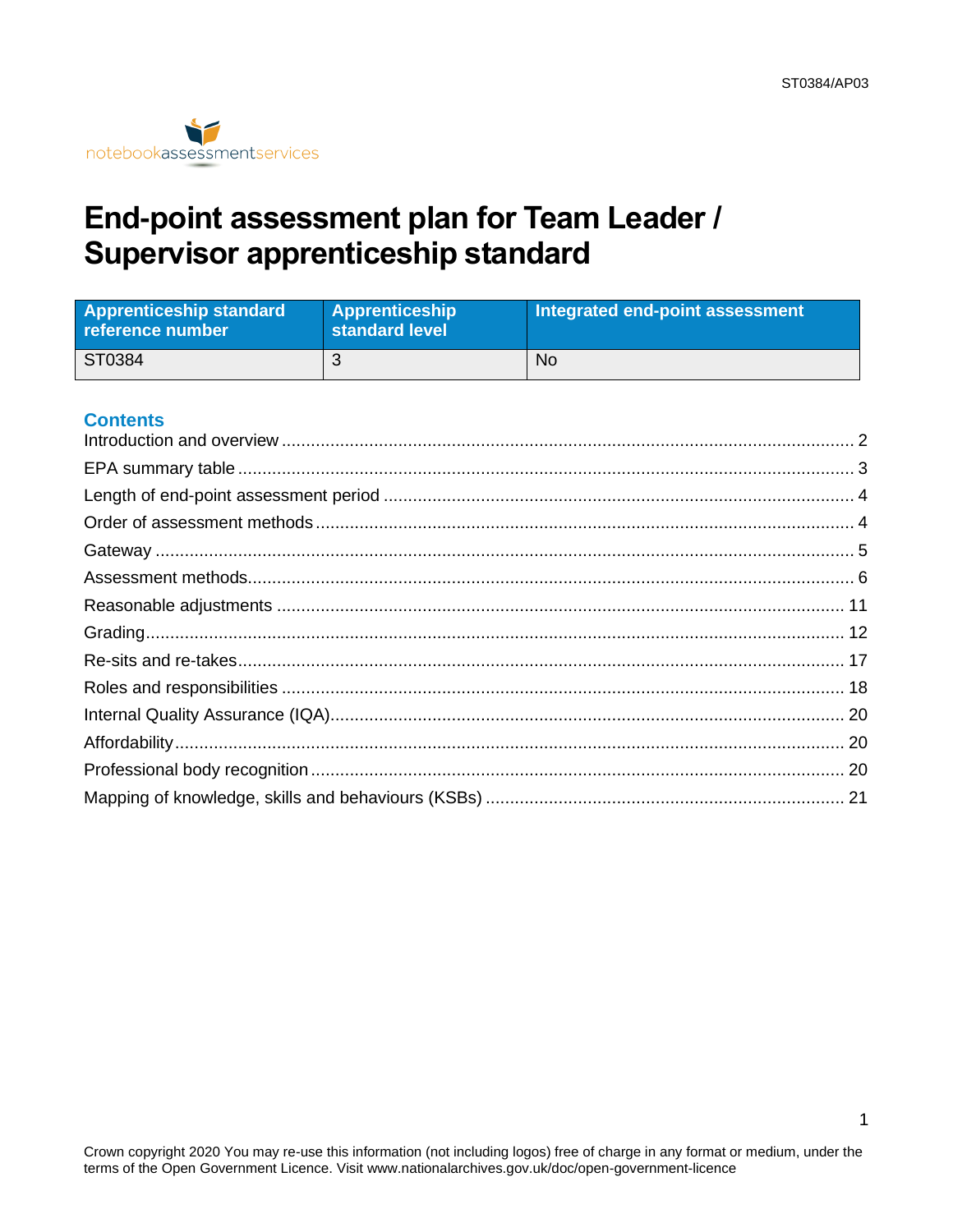## <span id="page-1-0"></span>**Introduction and overview**

This document sets out the requirements for end-point assessment (EPA) for the Team Leader / Supervisor apprenticeship standard. It is for end-point assessment organisations (EPAOs) who need to know how EPA for this apprenticeship must operate. It will also be of interest to Team Leader / Supervisor apprentices, their employers and training providers.

Full time apprentices will typically spend 12 - 18 months on-programme (before the gateway) working towards the occupational standard, with a minimum of 20% off-the-job training. All apprentices must spend a minimum of 12 months on-programme.

The EPA period should only start, and the EPA be arranged, once the employer is satisfied that the apprentice is deemed to be consistently working at or above the level set out in the occupational standard, all of the pre-requisite gateway requirements for EPA have been met and can be evidenced to an EPAO.

For level 3 apprenticeships and above apprentices without English and mathematics at level 2 must achieve level 2 prior to taking their EPA.

The EPA must be completed within an EPA period lasting typically 4 months, after the EPA gateway.

The EPA consists of 2 discrete assessment methods.

The individual assessment methods will have the following grades:

**Assessment method 1:** Presentation with questions and answers

- Fail
- Pass
- **Distinction**

**Assessment method 2:** Professional discussion underpinned by a portfolio of evidence

- Fail
- Pass
- **Distinction**

Performance in the EPA will determine the overall apprenticeship standard grade of:

- **Fail**
- Pass
- **Distinction**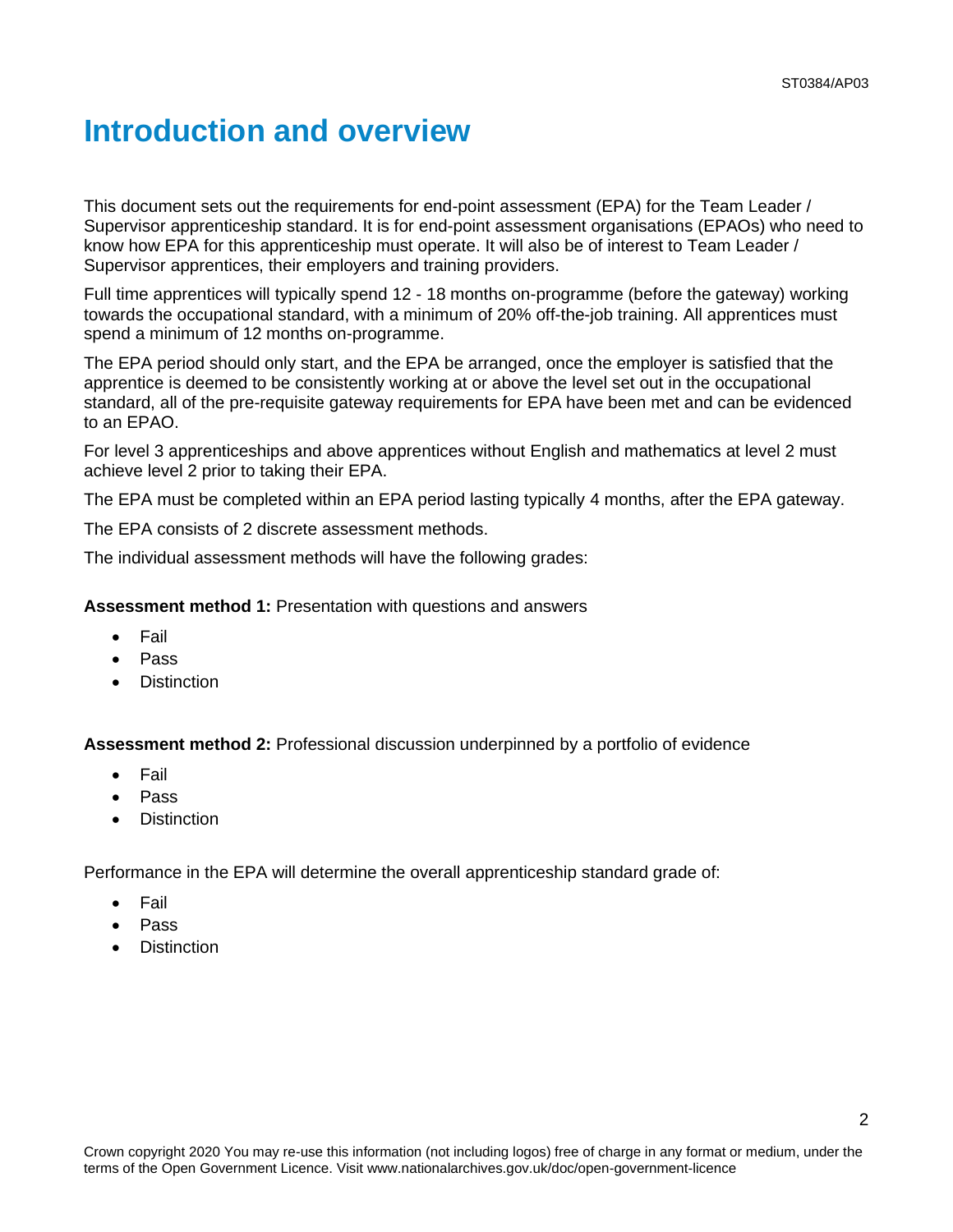3

# <span id="page-2-0"></span>**EPA summary table**

| <b>On-programme</b><br>(typically 12 - 18 months) | Training to develop the occupation standard's knowledge, skills and<br>behaviours (KSBs).                                                                |
|---------------------------------------------------|----------------------------------------------------------------------------------------------------------------------------------------------------------|
|                                                   | Working towards English and mathematics level 2, if required.                                                                                            |
|                                                   | Compiling a portfolio of evidence.                                                                                                                       |
| <b>End-point assessment</b><br>gateway            | Employer is satisfied the apprentice is consistently working<br>at, or above, the level of the occupational standard.<br>English and mathematics Level 2 |
|                                                   | Apprentices must complete:                                                                                                                               |
|                                                   | A portfolio of evidence                                                                                                                                  |
|                                                   |                                                                                                                                                          |
| <b>End-point assessment</b>                       | Assessment method 1: Presentation with questions and answers                                                                                             |
| (which will typically take 4                      | With the following grades:                                                                                                                               |
| months)                                           | Fail                                                                                                                                                     |
|                                                   | Pass<br><b>Distinction</b>                                                                                                                               |
|                                                   |                                                                                                                                                          |
|                                                   | Assessment method 2: Professional discussion underpinned by a<br>portfolio of evidence                                                                   |
|                                                   | With the following grades:                                                                                                                               |
|                                                   | Fail                                                                                                                                                     |
|                                                   | Pass                                                                                                                                                     |
|                                                   | <b>Distinction</b>                                                                                                                                       |
| <b>Professional recognition</b>                   | Aligns with recognition by:                                                                                                                              |
|                                                   |                                                                                                                                                          |
|                                                   | <b>Chartered Management Institute</b>                                                                                                                    |
|                                                   | The Institute of Leadership and Management                                                                                                               |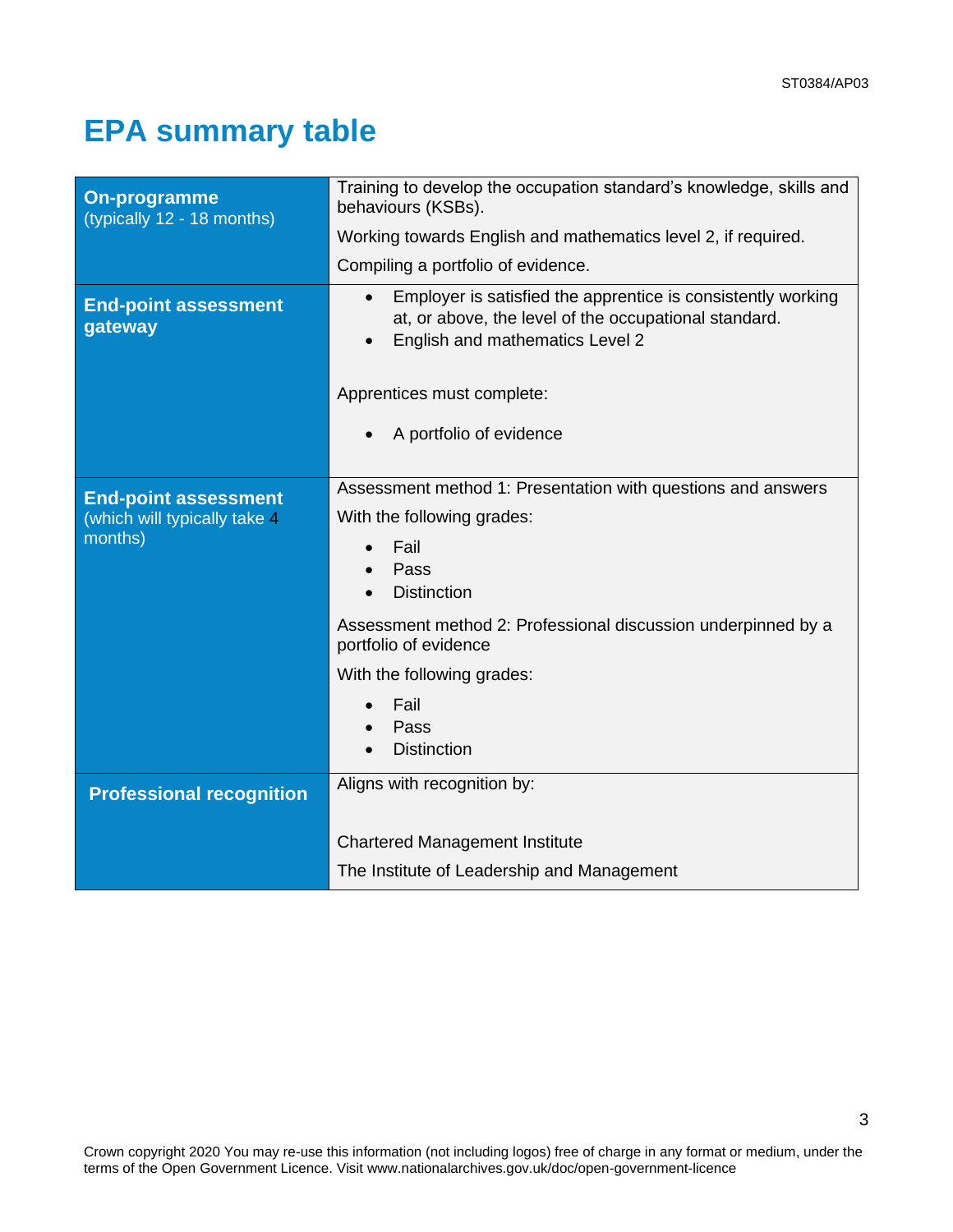4

# <span id="page-3-0"></span>**Length of end-point assessment period**

The EPA will be completed within an EPA period lasting typically of 4 months, after the EPA gateway.

## <span id="page-3-1"></span>**Order of assessment methods**

The assessment methods can be delivered in any order.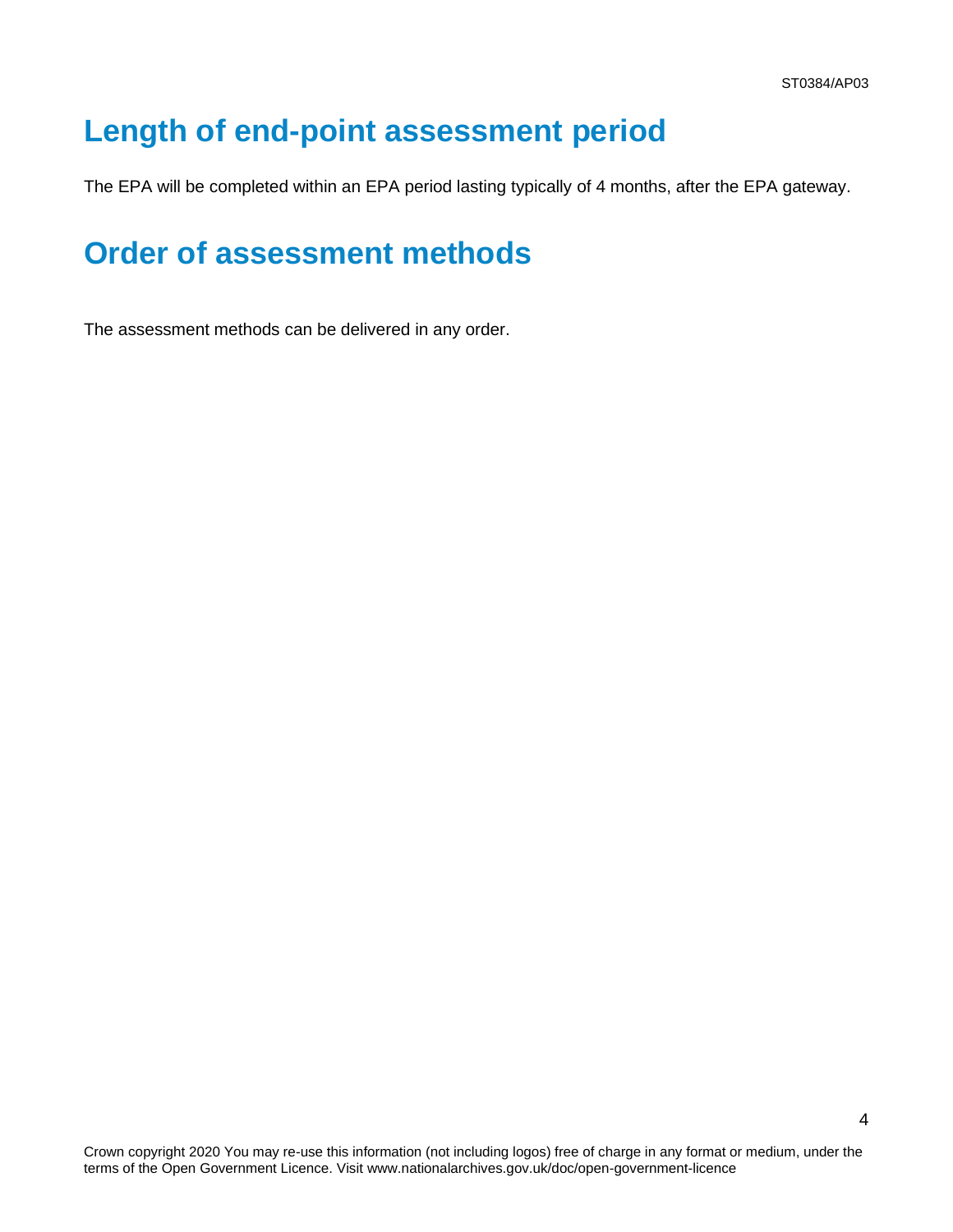## <span id="page-4-0"></span>**Gateway**

The EPA period should only start once the employer is satisfied that the apprentice is consistently working at or above the level set out in the occupational standard, that is to say they are deemed to have achieved occupational competence. In making this decision, the employer may take advice from the apprentice's training provider(s), but the decision must ultimately be made solely by the employer.

The EPAO determines when all gateway requirements have been met, and the EPA period will only start once the EPAO has confirmed this.

In addition to the employer's confirmation that the apprentice is working at or above the level in the occupational standard, the apprentice must have completed the following gateway requirements prior to beginning EPA:

• English and mathematics at level 2.

For those with an education, health and care plan or a legacy statement the apprenticeships English and mathematics minimum requirement is Entry Level 3 and British Sign Language qualification are an alternative to English qualifications for whom this is their primary language.

For the professional discussion underpinned by a portfolio of evidence, the apprentice will be required to submit:

• A completed portfolio of evidence

The portfolio of evidence requirements are as follows:

- The apprentice will have prepared a portfolio of evidence during the on-programme phase to support the professional discussion. The format and structure of the portfolio must be agreed between the employer and apprentice, and ideally will be presented electronically.
- The portfolio must include a mapping document which clearly shows how the evidence is mapped against the relevant knowledge, skills and behaviours that will be assessed by the professional discussion.
- Reflective accounts and self-evaluation cannot be included as evidence. The portfolio should not include any methods of self-assessment.
- The portfolio should contain written accounts of activities that have been completed and referenced against the relevant knowledge, skills and behaviours that will be assessed by the professional discussion, supported by appropriate evidence, such as video/audio extracts; written statements; project plans; reports; minutes; observation reports; presentations; feedback from managers, supervisors or peers; papers or reports written by the apprentice; CPD Log; Personal Development Plan; performance reviews. This is not a definitive list; other evidence sources are allowable.
- The content must be sufficient to evidence the apprentice can apply the relevant knowledge, skills and behaviours required as mapped to assessment method 2 (professional discussion). There must be at least one piece of evidence relating to each knowledge, skill and behaviour mapped to assessment method 2. Each piece of evidence can be referenced against more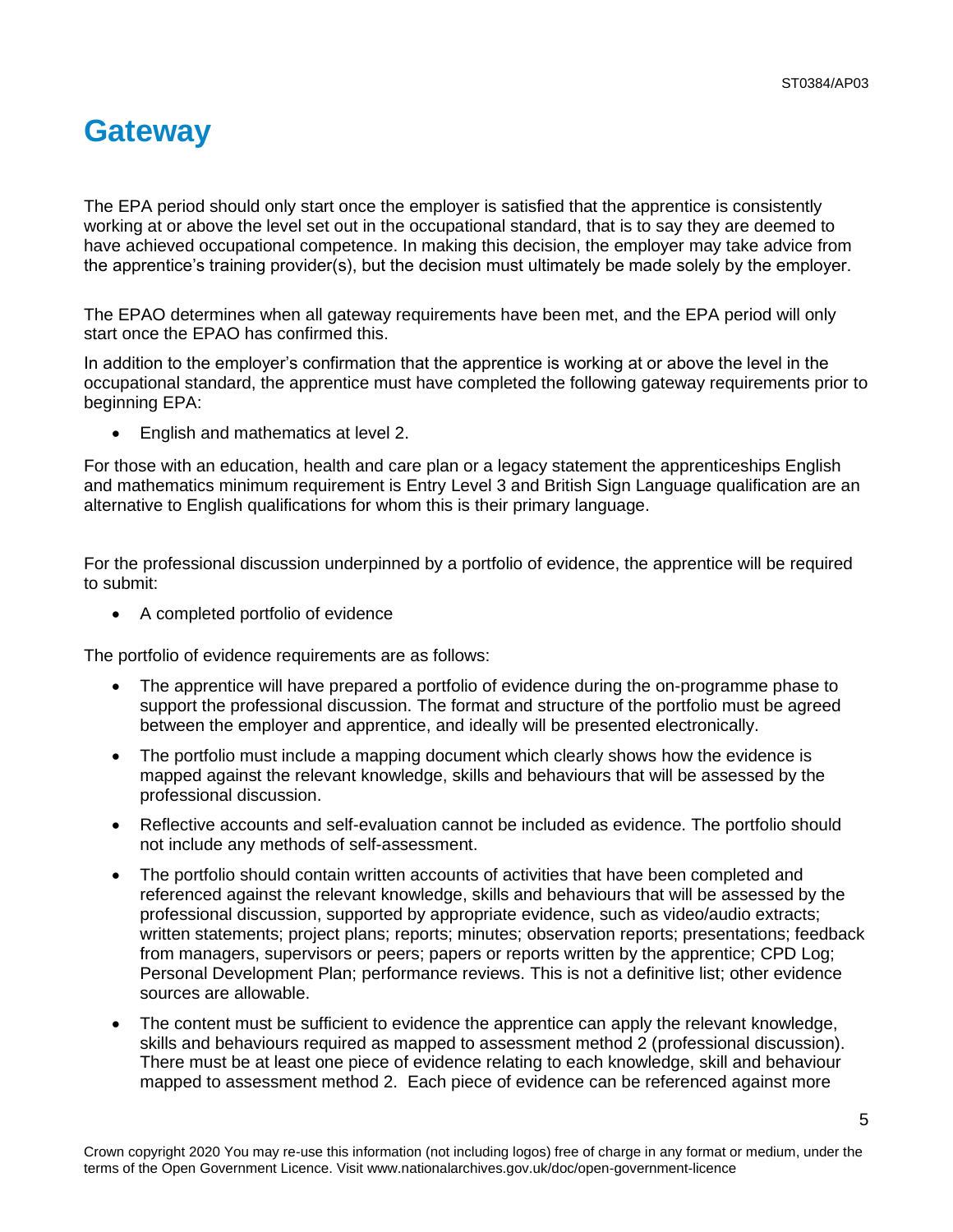than one knowledge, skill or behavioural requirement. It will typically have 20 pieces of evidence.

- Any employer contributions should focus only direct observation of evidence (for example witness statements) rather than opinions.
- The evidence provided must be valid and attributable to the apprentice; the portfolio of evidence must contain a statement from the employer confirming this.
- The portfolio of evidence must be submitted to the EPAO at the gateway point.

The portfolio is not directly assessed. It underpins the professional discussion assessment method and therefore should not be assessed by the EPAO. EPAOs should review the portfolio in preparation for the professional discussion but are not required to provide feedback after this review of the portfolio.

# <span id="page-5-0"></span>**Assessment methods**

## **Assessment method 1: Presentation with questions and answers**

(This assessment method has 1 component.)

### **Assessment method 1 component 1: Presentation with questions and answers**

### **Overview**

Apprentices will prepare and deliver a presentation (followed by questions and answers) based on topic(s) covered within the apprenticeship.

The rationale for this assessment method is:

Setting the presentation title post-gateway ensures the reliability and validity of the EPA, and the period between the apprentice's submission and the actual assessment, allows the independent assessor to prepare appropriate questions pertinent to the presentation.

The presentation will allow the apprentice to demonstrate their knowledge, skills and behaviours relating to the KSBs assigned to this assessment method, allowing the independent assessor to draw these out, and to assess performance against the distinction criteria. Questions and answers following the presentation must seek to assess KSBs not evidenced through the presentation and/or depth of understanding to assess performance against the distinction criteria.

The presentation should provide a summary of their role as a team leader and what they do and how this is relevant to their role and organisation. It should focus on how they tackle current topics and will cover all KSBs assigned to this method.

The apprentice will be given their presentation title post gateway by the EPAO. The presentation will be based on one of the following topics:

- Reviewing ways to reduce cost and increase efficiency in a business environment
- Implementing a performance management process within a team or business unit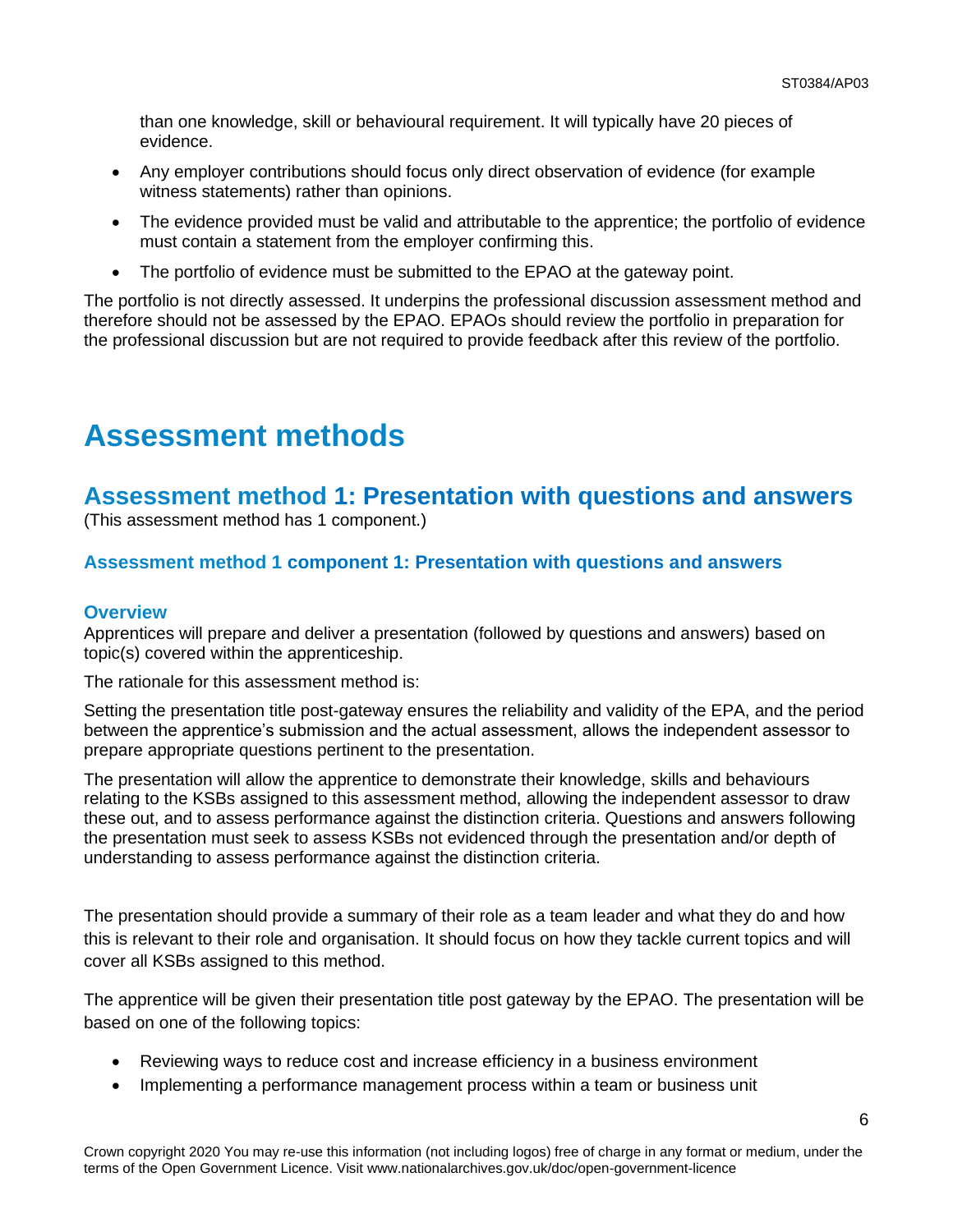- Supporting their team through a period of change within their organisation
- Managing a difficult situation within their team

As well as the above topics, the EPAO can add further topic areas, provided they cover the relevant KSBs and give adequate opportunity for the apprentice to meet the required 'pass' and 'distinction' grading criteria.

The EPAO will take steps to ensure the apprentice is given a presentation title, which allows the apprentice the opportunity to draw on what they have learnt and experienced during their apprenticeship.

Once the title has been set, the apprentice has 2 weeks in which to prepare and submit a copy of their presentation. The independent assessor will review the submitted presentation materials ahead of the presentation and prepare relevant questions. The EPAO will then inform the apprentice of the date for the presentation with questions and answers, which will occur within 4 weeks of the presentation title being set.

Through their presentation and questioning, the apprentice must demonstrate they have met the criteria set out in the grading criteria in this end-point assessment plan.

The presentation should cover the following elements:

- Identification of the topic areas being covered within the presentation
- Overview of the activities undertaken relating to the topic area and how these related to their role
- Results of chosen activity and lessons learned
- What was achieved as a result of the activities

The apprentice will present to the independent assessor either via online video conferencing or face to face. If using an online platform, EPAOs must ensure appropriate measures are in place to prevent misrepresentation and ensure that the apprentice is not aided in any way e.g. by the use of a 360 degree camera.

The presentation will be followed by a question and answer session to enable discussion of the topic in greater detail and to further draw out the apprentice's ability to demonstrate how they have met the KSBs and grading criteria for this assessment method.

### **Presentation Delivery**

A presentation followed by questions and answers will take place between the independent assessor and the apprentice.

The presentation and questions will last 50 minutes plus 10% (at the discretion of the independent assessor) if required. The presentation will typically last for 20 minutes and the questioning will typically last for 30 minutes in order to provide scope for the apprentice to demonstrate their full competence. The discretionary additional 10% time can be allocated in any proportion across the presentation and questioning.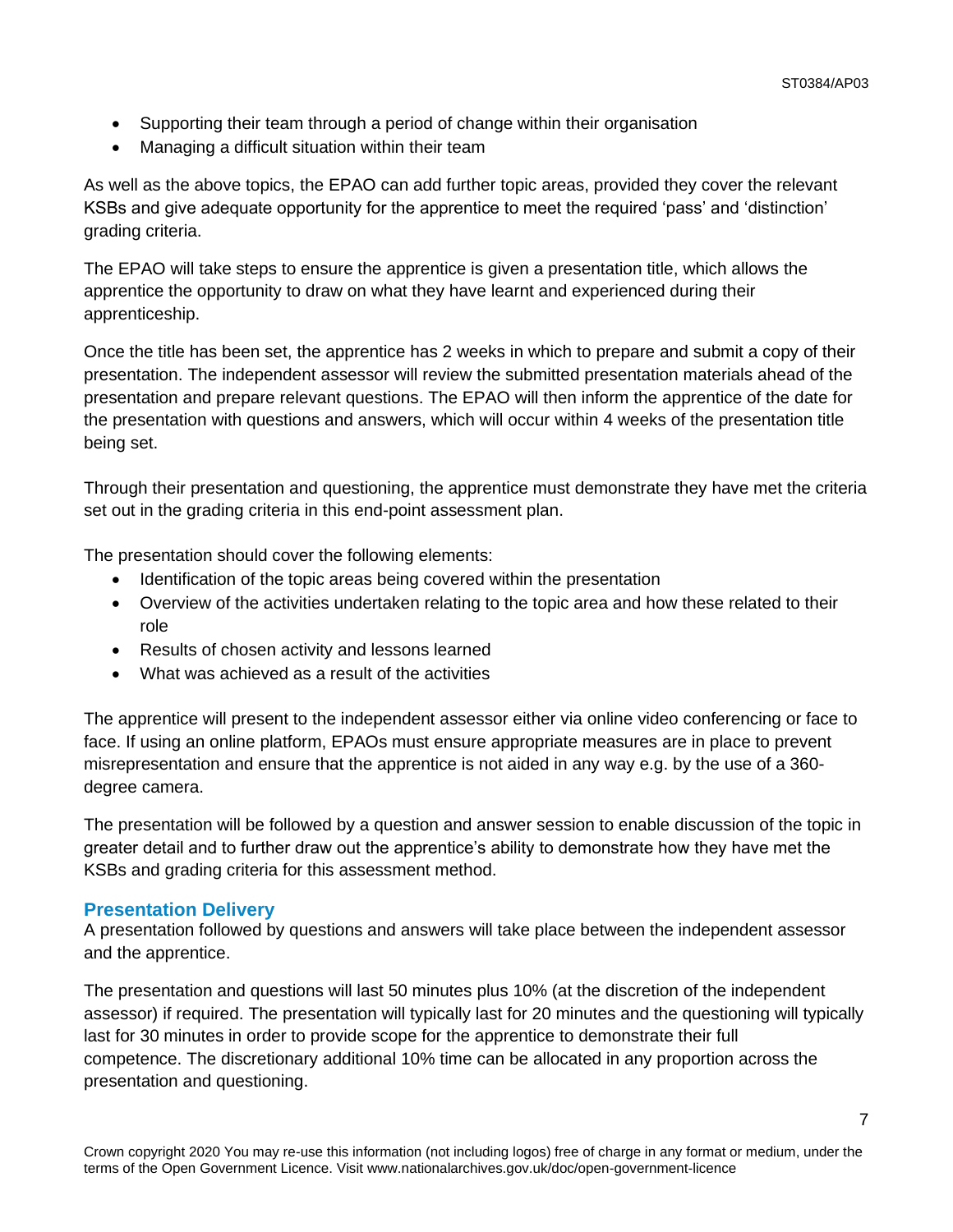A short break of up to 10 minutes may be taken between the presentation and question and answers to enable the independent assessor to review the questions they have identified in advance in light of the presentation delivered.

To deliver the presentation, the apprentice will have access to:

- PowerPoint or other slide presentation tool
- Flip chart and writing and drawing materials
- Video
- Computer
- Notes
- Any other requirements as notified to the EPAO on submission of the presentation

The apprentice should be free to use whatever medium they wish, such as a poster, slides, or handouts. The presentation will be given in a controlled environment free from distractions - presenting only to the independent assessor.

Following the presentation, the independent assessor should ask a minimum of 5 questions, with one question from each of the following KSB groups: team building and development, communication, organisational culture and strategy, problem solving, data analysis (see grading section for full descriptors against each area). The purpose of these questions is to confirm the apprentice's understanding of the presentation and how it demonstrates the relevant knowledge, skills and behaviours. Follow up questions are allowed to seek clarification. The independent assessor should use their judgement when asking follow up questions on any aspect that was not clear from the presentation and to allow the apprentice the opportunity to evidence occupational competence at the highest level available, unless the apprentice has already achieved the highest grade available.

During this time the apprentice may refer to their presentation or presentation aides when answering questions.

#### **Venue**

EPAOs must ensure that the presentation and questioning elements are conducted in a suitable controlled environment in any of the following:

- employer's premises
- a suitable venue selected by the EPAO (for example a training provider's premises)
- video conferencing

If using video conferencing, EPAOs must ensure appropriate measures are in place to prevent misrepresentation and ensure that the apprentice is not aided in any way e.g. by the use of a 360 degree camera.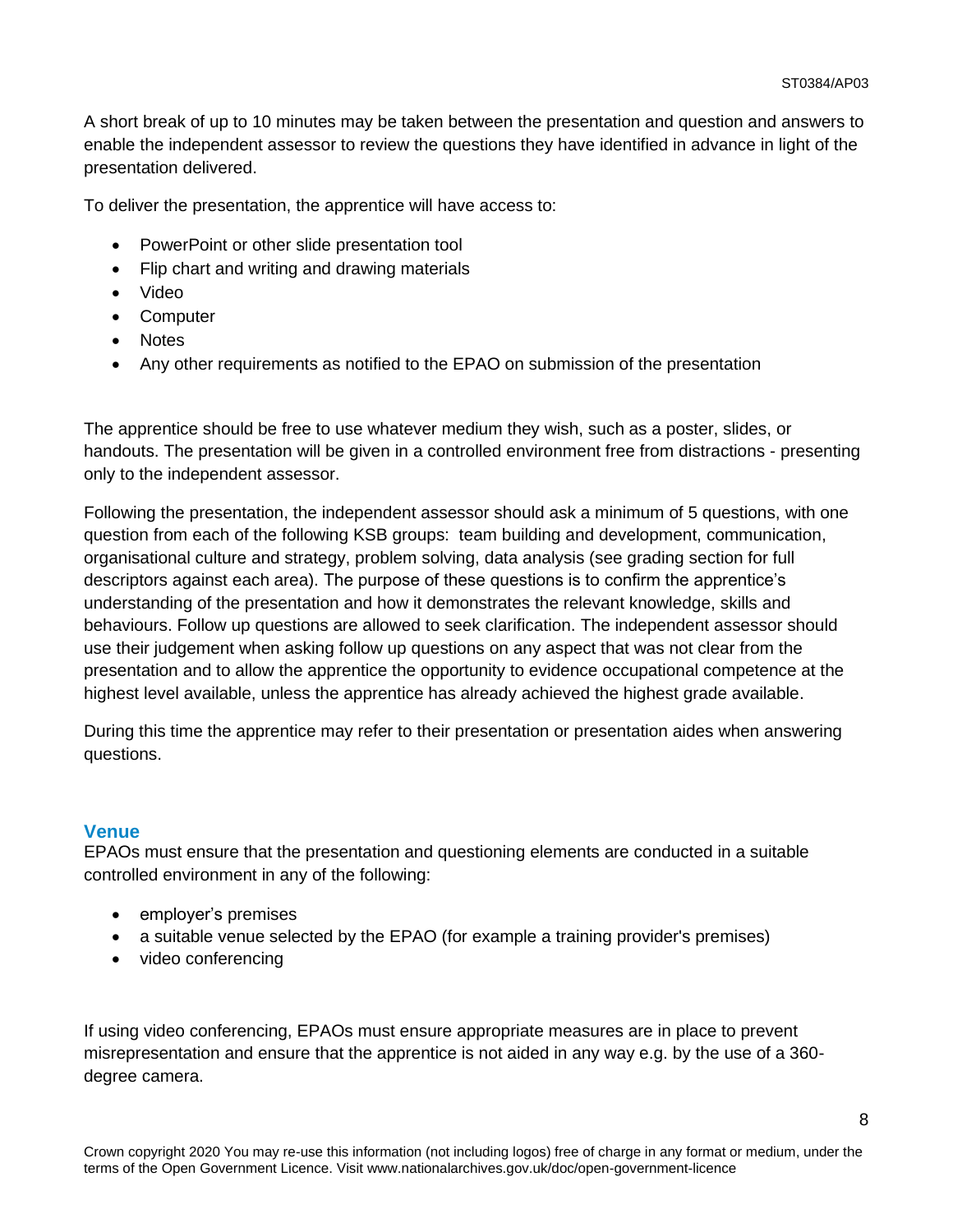### **Other relevant information**

The presentation and questioning elements must take place on a one to one basis between the independent assessor and the apprentice. The independent assessor must assess the presentation and questioning using the grading criteria for assessment method 1 (AM1).

### **Required supporting material**

EPAOs will produce the following material to support this assessment method:

- Outline of the assessment method's requirements
- Marking materials
- Example questions and guidance documents to facilitate the independent assessors to prepare and carry out their questioning
- EPAOs must ensure that any reasonable presentation requirements are in place e.g. PowerPoint facilities.
- Bank of presentation topics
- Independent assessor training materials
- Grading guidance

It is recommended that EPAOs develop presentation topics in consultation with representative employers; where they do this, they must put measures in place to ensure security of the materials produced.

### **Assessment method 2: Professional discussion underpinned by a portfolio of evidence** (This assessment method has 1 component)

### **Assessment method 2 component 1: Professional discussion underpinned by portfolio of evidence**

### **Overview**

This assessment will take the form of a professional discussion which must be appropriately structured to draw out the best of the apprentice's competence and excellence and cover the KSBs assigned to this assessment method. Questioning should assess the KSBs assigned to this assessment method and the apprentice may use their portfolio to support their responses.

The rationale for this assessment method is:

This assessment method was selected as a valid way to assess the KSBs. A professional discussion is not simply a question and answer session but a meaningful, in-depth two-way dialogue between the apprentice and the independent assessor. It allows the apprentice to use standardised questions and scenarios as a starting point to explore their own practice and experiences with the independent assessor to show how they demonstrate the occupation's KSBs and that they are occupationally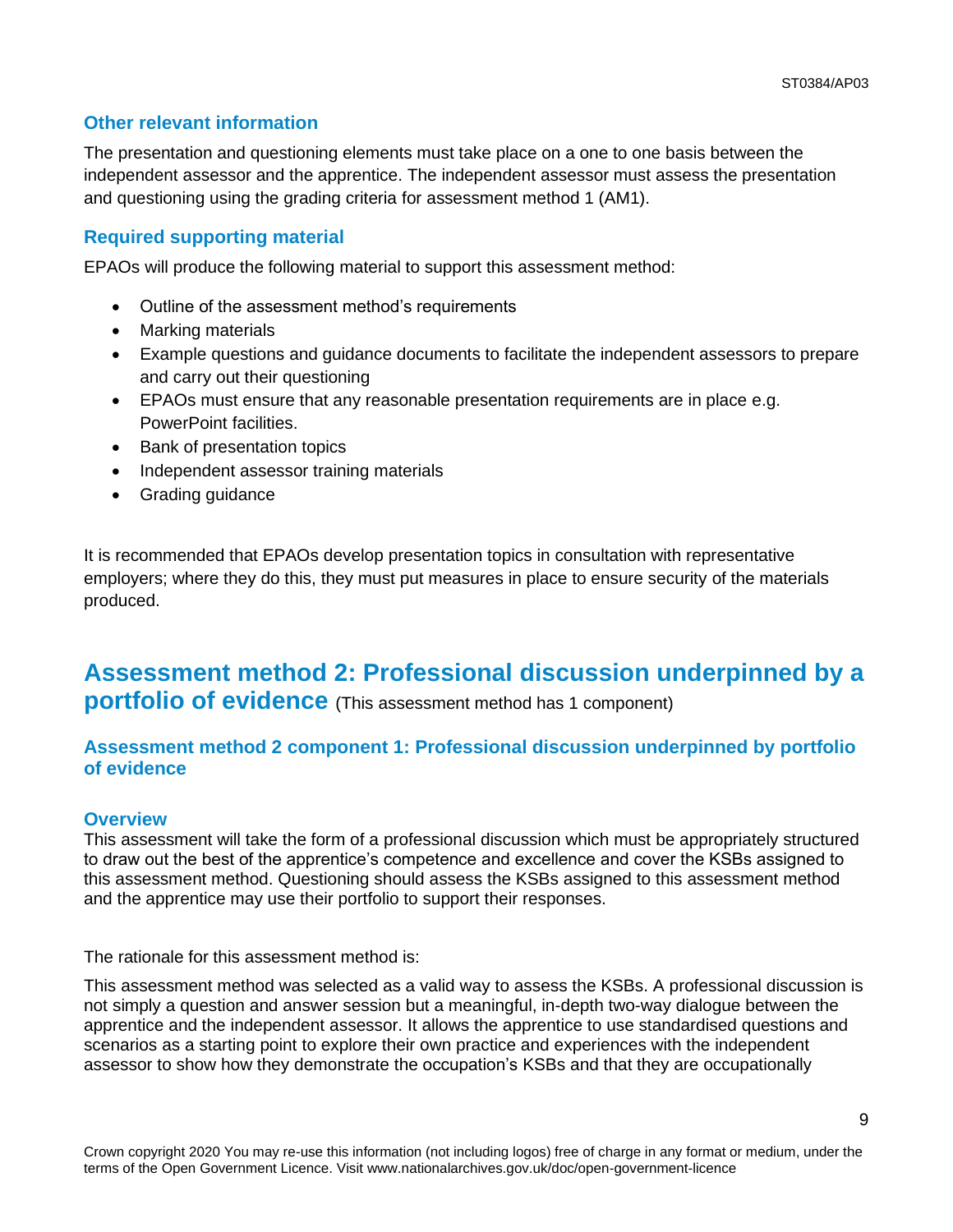competent. A professional discussion is a well-recognised method of checking knowledge, skills and behaviours.

### **Delivery**

The independent assessors will conduct and assess the professional discussion.

The underpinning portfolio will have been submitted in line with EPAO requirements and at the gateway and must evidence all of the KSBs mapped to this assessment method. The independent assessor can use the contents of the portfolio to identify discussion areas for the professional discussion.

The professional discussion will last 60 minutes. The independent assessor has the discretion to increase the time of the professional discussion by up to 10% to allow the apprentice to complete their last answer. Further time may be granted for apprentices with appropriate needs, in accordance with the EPAOs Reasonable Adjustments Policy.

During this method, the independent assessor must combine open ended questions from the EPAO's question bank and those generated by themselves.

The professional discussion will be conducted as set out here:

- The professional discussion is a two-way conversation between the apprentice and an independent assessor.
- The professional discussion must be appropriately structured to draw out the best of the apprentice's competence and excellence.

Independent assessors must select 6 competency based questions to prompt discussions from a bank of competency based questions provided by the EPAO. Independent assessors may ask further questions for clarification purposes and to allow the apprentice the opportunity to cover the KSBs mapped to this assessment method. However, these questions will also be open and must not lead the apprentice.

Recording documentation for the professional discussion must be developed by the EPAOs.

The apprentice and the independent assessor will have access to their own copies of the portfolio throughout the professional discussion and both can refer to it as needed.

Independent assessors must be developed and trained in the conduct of professional discussions, how to identify discussion areas from reviewing portfolio content, how to design their own questions, and in reaching consistent judgement by their EPAO. The independent assessor will make notes of evidence / answers provided on the EPAO recording documentation.

The professional discussion should be graded fail, pass or distinction. The portfolio underpins the professional discussion and will not be assessed or graded during the end-point assessment. Independent assessors must allocate grades using the grading criteria.

The independent assessor must use the assessment tools and procedures that are set by the EPAO to record the professional discussion.

The independent assessor will make all grading decisions.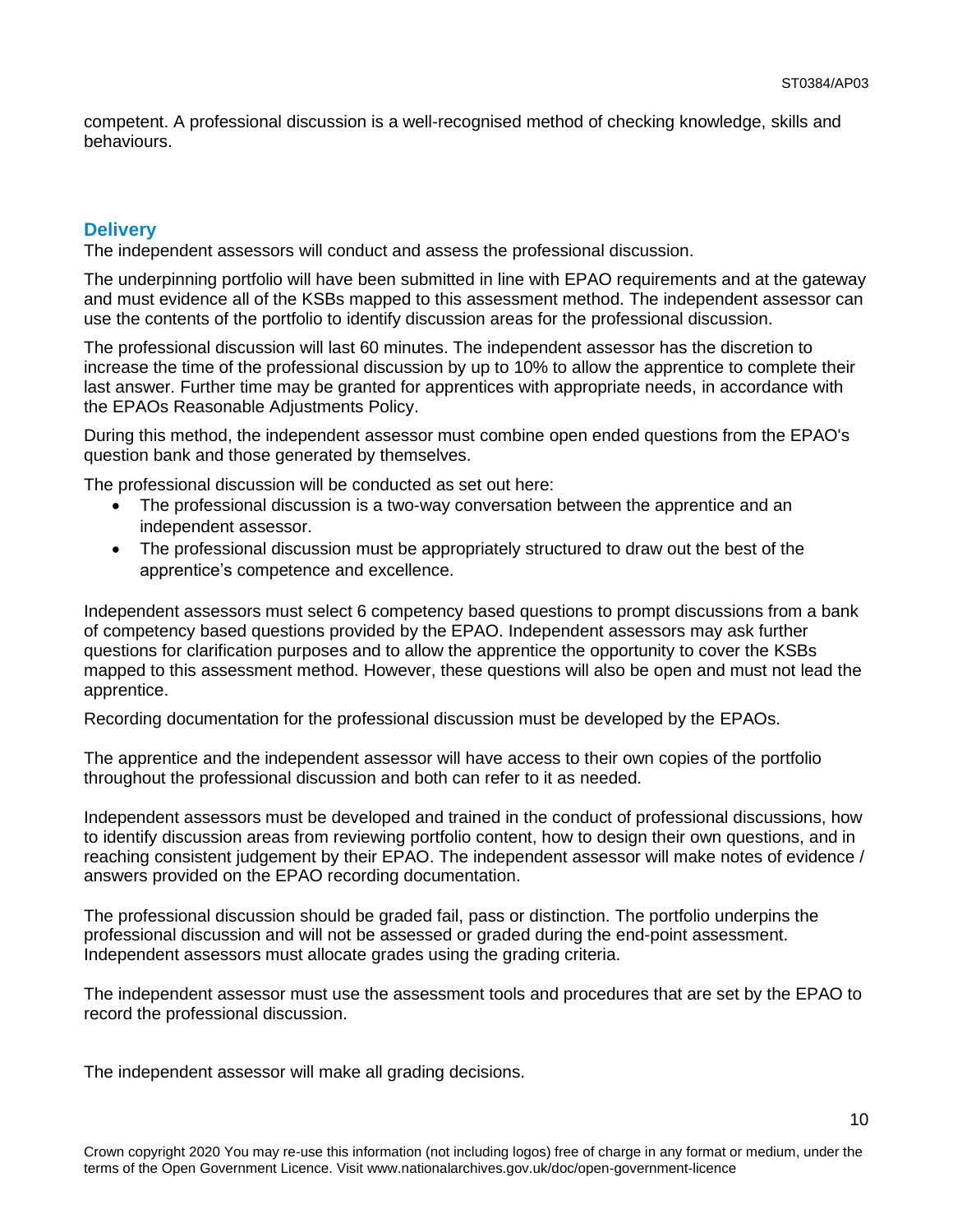### **Venue**

The professional discussion should take place in a quiet room, free from distractions and influence.

The professional discussion can take place in any of the following:

- employer's premises
- a suitable venue selected by the EPAO (for example a training provider's premises)
- video conferencing

The independent assessor must use the assessment tools and procedures that are set by the EPAO to record the response to questions. If using an online platform, EPAOs must ensure appropriate measures are in place to prevent misrepresentation and ensure that the apprentice is not aided in any way e.g. by the use of a 360-degree camera.

### **Other relevant information**

A structured assessment method specification and question bank must be developed by EPAOs.

The 'question bank' must be of sufficient size to prevent predictability and the EPAO must review it regularly (at least once a year) to ensure that it, and its content, are fit for purpose. The specifications, including questions relating to the underpinning KSBs, must be varied yet allow assessment of the relevant KSBs.

The professional discussion will, include questions relating to the underpinning KSBs, must be varied yet allow assessment of the relevant KSBs.

EPAOs must ensure that apprentices have a different set of questions in the case of re-sits/re-takes.

EPAOs will produce the following material to support this assessment method:

- Marking sheet, with space for questions, answers, evidence and results to be captured.
- A briefing sheet for the apprentice, ensuring they know how the professional discussion will be conducted, including instructions to have their portfolio to hand for reference purposes.
- A question bank
- Independent assessor training materials
- Grading guidance
- Assessment recording documentation

### <span id="page-10-0"></span>**Reasonable adjustments**

The EPAO must have in place clear and fair arrangements for making reasonable adjustments for this apprenticeship standard. This should include how an apprentice qualifies for reasonable adjustment and what reasonable adjustments will be made. The adjustments must maintain the validity, reliability and integrity of the assessment methods outlined in this EPA plan.

## **Weighting of assessment methods**

<span id="page-10-1"></span>All assessment methods are weighted equally in their contribution to the overall EPA grade.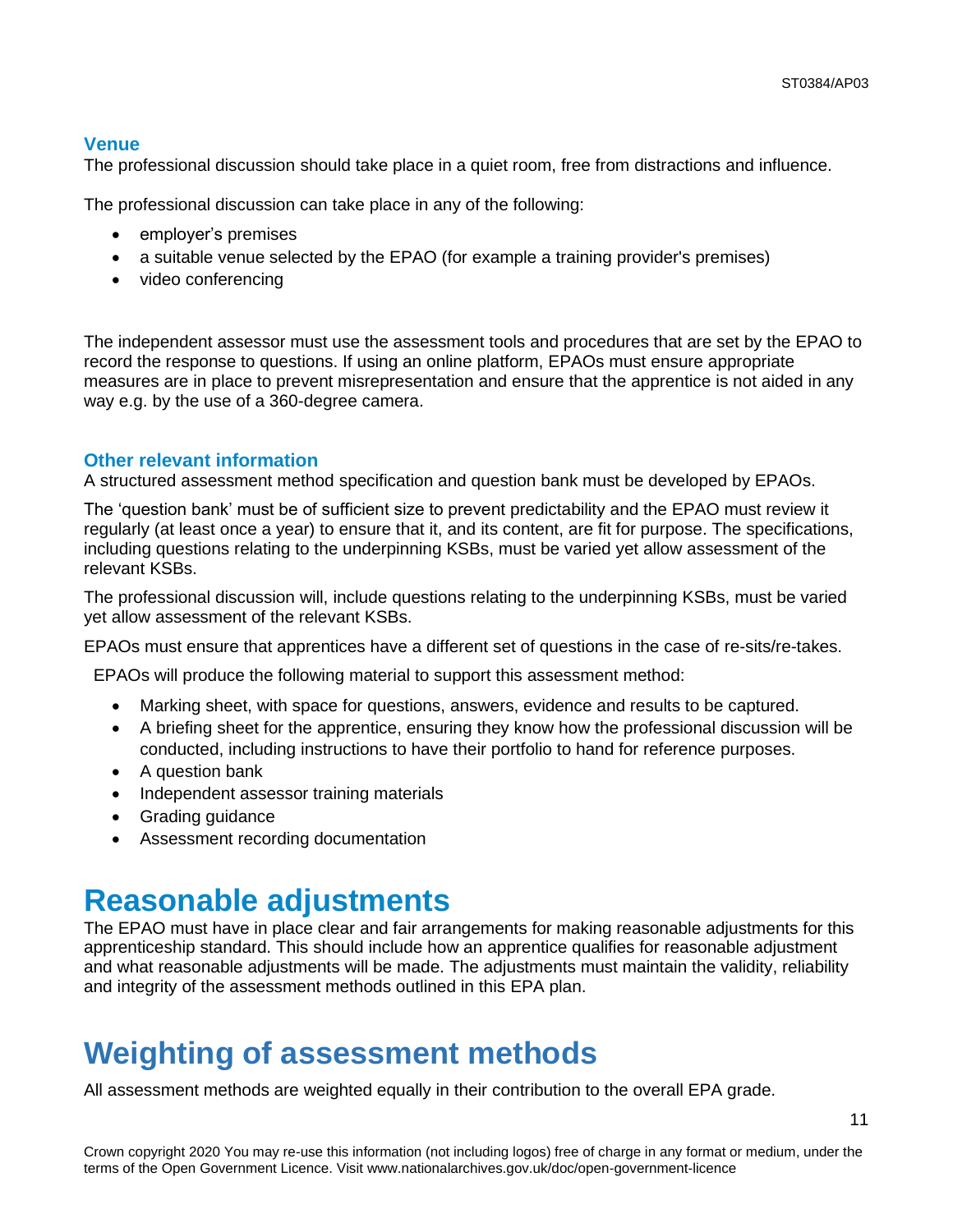# **Grading**

Please note that the KSBs within the occupational standard have been sub-divided to reflect sentences within the KSB description (e.g. K4 has been broken down into two elements) and grouped to enable specific elements to be tested by each assessment method:

### **Assessment method 1: Presentation with question and answers**

| <b>KSBs Group</b>                                  | Fail                                     | <b>Pass</b>                                                                                                                                                                                                                                  | <b>Distinction</b>                                                                                                                                                                    |
|----------------------------------------------------|------------------------------------------|----------------------------------------------------------------------------------------------------------------------------------------------------------------------------------------------------------------------------------------------|---------------------------------------------------------------------------------------------------------------------------------------------------------------------------------------|
|                                                    |                                          | The apprentice must meet all of<br>the pass descriptors below                                                                                                                                                                                | The apprentice must meet all of the<br>distinction descriptors below                                                                                                                  |
| <b>Team Building</b><br>and<br>Development<br>K1.1 | Does not<br>meet the<br>pass<br>criteria | Explain how they use knowledge of<br>leadership styles and facilitation of<br>cross team working, to develop<br>their team and individuals and<br>improve performance and how this                                                           | Analyse the effectiveness of appropriate<br>academic theories and models and<br>incorporates them appropriately in their<br>approach to leadership and team<br>building. (K1.1, S1.2) |
| K3.2                                               |                                          | helps them to drive their team to                                                                                                                                                                                                            |                                                                                                                                                                                       |
| S <sub>1.2</sub>                                   |                                          | meet their objectives. (K1.1, K3.2,<br>B1.1)                                                                                                                                                                                                 |                                                                                                                                                                                       |
| S5.3                                               |                                          |                                                                                                                                                                                                                                              |                                                                                                                                                                                       |
| B1.1                                               |                                          | Demonstrates how they support the<br>development of the team and<br>manage change to deliver<br>organisational objectives, through<br>coaching, role modelling and the<br>use of resources and prioritising<br>work allocation. (S1.2, S5.3) |                                                                                                                                                                                       |
|                                                    |                                          | Adapt their approach where<br>required, to accommodate specific<br>needs of individual team members.<br>(S1.2)                                                                                                                               |                                                                                                                                                                                       |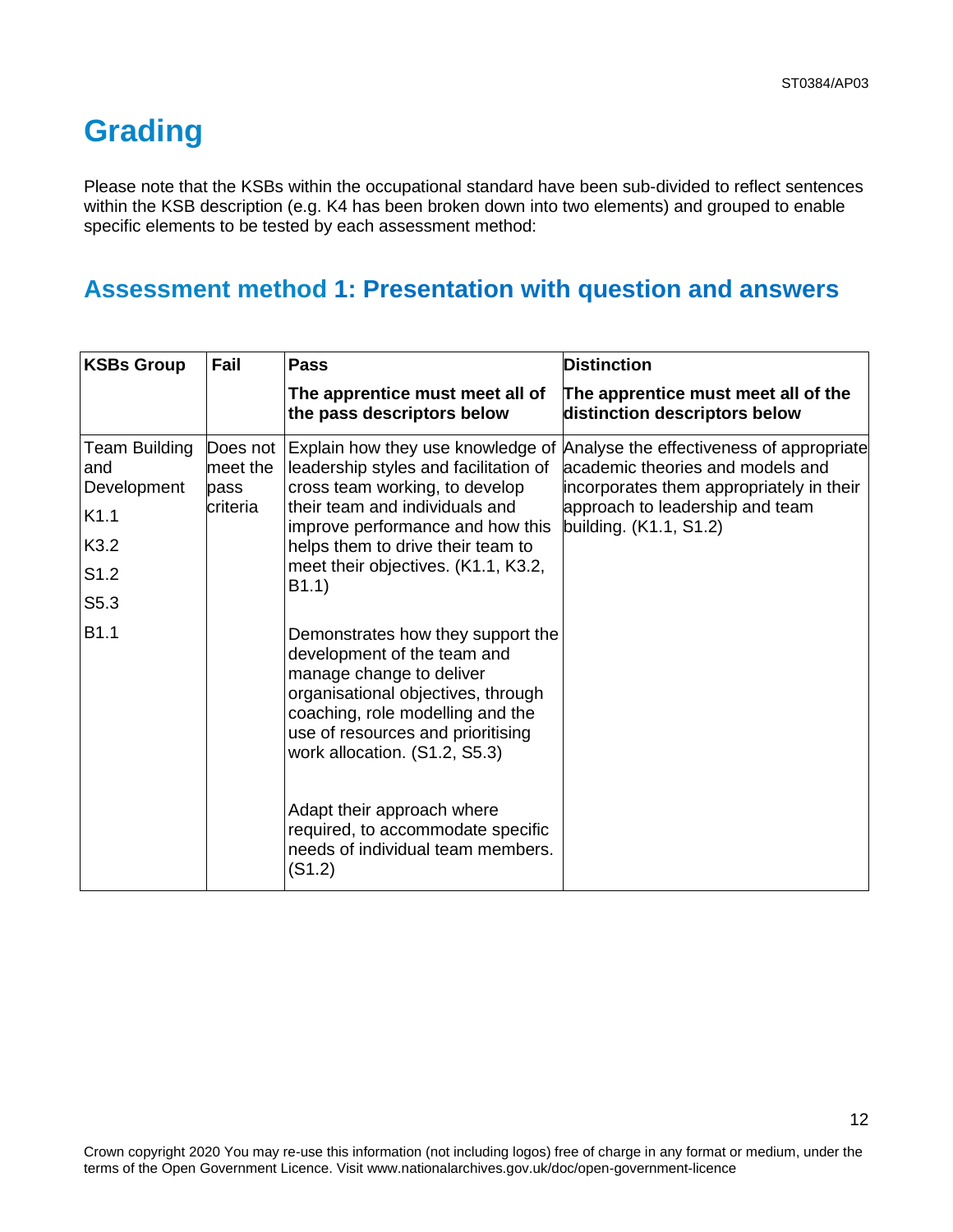| Communication<br>K4.1<br>K4.2<br>S3.3<br>S4.1                                                      | Select appropriate communication<br>manner and medium to build and<br>manage an effective relationship<br>with customers and adapt their<br>approach to suit their audience.<br>(K4.1, S3.3)                                                                                                                                                                                                                                                                     | Evaluates how they build rapport with<br>their audience, including customers and<br>how this can be negatively and<br>positively impacted on by the different<br>communication approaches and styles<br>(e.g. verbal, non-verbal, written, visual<br>and digital/electronic). K4.1, S3.3)                                                                                                            |
|----------------------------------------------------------------------------------------------------|------------------------------------------------------------------------------------------------------------------------------------------------------------------------------------------------------------------------------------------------------------------------------------------------------------------------------------------------------------------------------------------------------------------------------------------------------------------|------------------------------------------------------------------------------------------------------------------------------------------------------------------------------------------------------------------------------------------------------------------------------------------------------------------------------------------------------------------------------------------------------|
|                                                                                                    | Describes, with examples, how<br>they have chaired meetings, when<br>they have presented to<br>team/management, and how they<br>facilitated the contributions of<br>others. (S4.1)                                                                                                                                                                                                                                                                               | Regulate the flow of conversations in<br>the meetings they lead and compensate<br>for both dominant and quiet voices to be<br>heard equally. (K4.2, S4.1)                                                                                                                                                                                                                                            |
|                                                                                                    | Explains how to approach<br>challenging conversations, how to<br>raise concerns and how to provide<br>constructive feedback. (K4.2)                                                                                                                                                                                                                                                                                                                              |                                                                                                                                                                                                                                                                                                                                                                                                      |
| Organisational<br>Culture &<br>Strategy<br>K1.2<br>K5.1<br>S1.1<br>S <sub>5.1</sub><br><b>B3.1</b> | Explains the importance of an<br>organisational culture, what it is<br>influenced and informed by, and its<br>responsibility to equality, diversity<br>and inclusion. (K1.2)<br>Describe how an organisational<br>strategy is arrived at, and how both<br>the strategy and culture are<br>cascaded through an organisation,<br>how they remain flexible in<br>delivering it and how targets are<br>achieved, and outcomes<br>monitored. (B3.1, K5.1, S1.1, S5.1) | Analyses how culture can affect<br>individuals in different ways and how<br>different cultures can impact on team<br>working and strategy. (K1.2, S5.1)<br>Explains the impact their<br>communication of operational plans has<br>had on the deliverable actions for their<br>team, and the steps they then took to<br>mitigate any adverse effects arising<br>from this communication. (K5.1, B3.1) |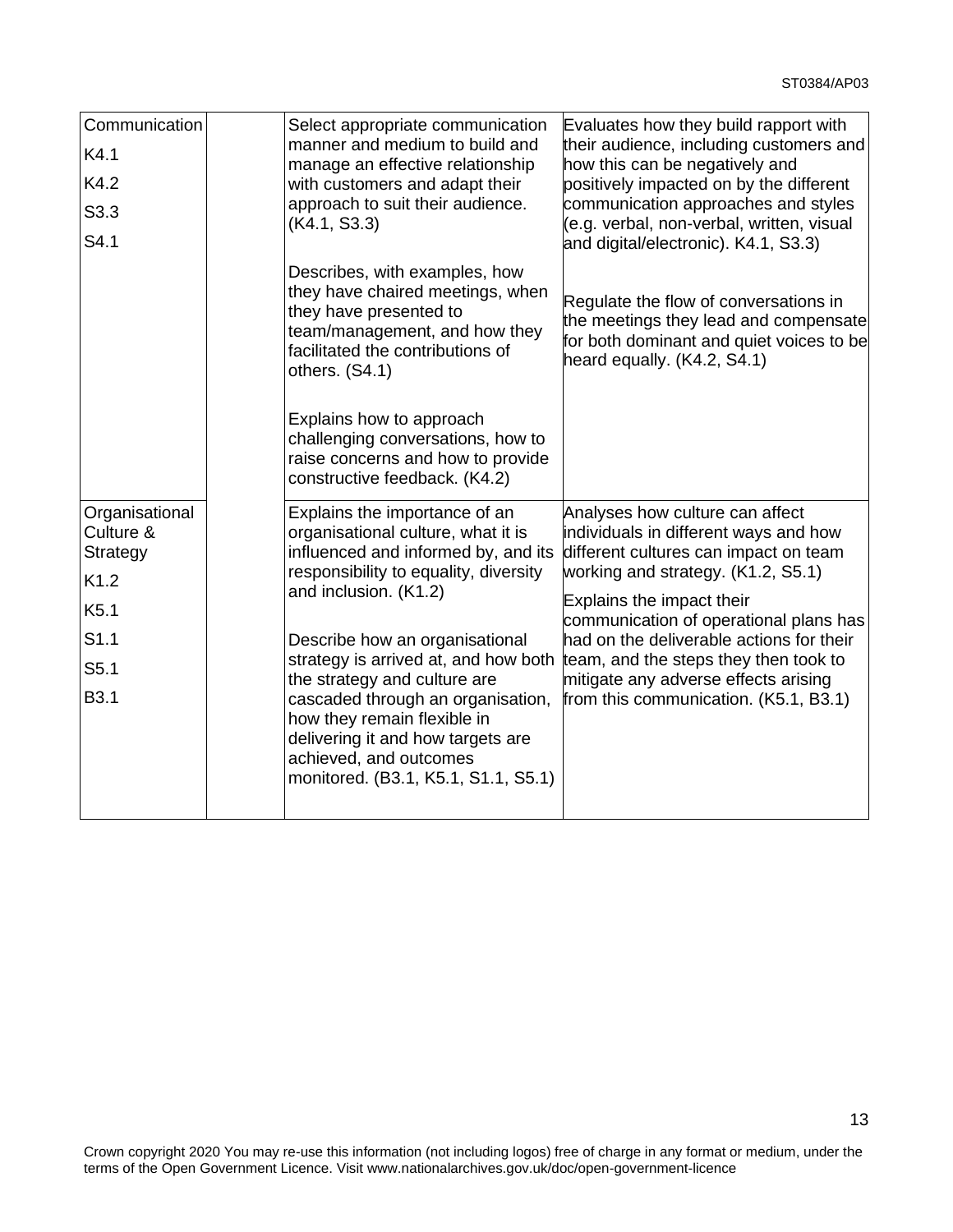14

| Problem<br>Solving<br>K3.1 | Applies problem solving and<br>Analyses the successes and learning<br>decision making techniques.<br>points from a period of change their<br>Explains how they take a positive<br>organisation has experienced, and                                                                                                                                                                                                                                                                                                                                                                                                                                                  |
|----------------------------|----------------------------------------------------------------------------------------------------------------------------------------------------------------------------------------------------------------------------------------------------------------------------------------------------------------------------------------------------------------------------------------------------------------------------------------------------------------------------------------------------------------------------------------------------------------------------------------------------------------------------------------------------------------------|
|                            | describes how the team leader's role<br>and adaptative approach to change                                                                                                                                                                                                                                                                                                                                                                                                                                                                                                                                                                                            |
| K <sub>5.2</sub>           | within their organisation, describing<br>enables their team to clearly understand<br>when they have shown<br>success criteria. (K3.1, S5.2, B3.2,                                                                                                                                                                                                                                                                                                                                                                                                                                                                                                                    |
| K10.1                      | accountability for personal and<br>B3.3)                                                                                                                                                                                                                                                                                                                                                                                                                                                                                                                                                                                                                             |
| S5.2                       | team objectives and resilience in                                                                                                                                                                                                                                                                                                                                                                                                                                                                                                                                                                                                                                    |
| S <sub>10.1</sub>          | challenging situations and an ability<br>to adapt both their approach and                                                                                                                                                                                                                                                                                                                                                                                                                                                                                                                                                                                            |
| B1.2                       | that of their team, to operational                                                                                                                                                                                                                                                                                                                                                                                                                                                                                                                                                                                                                                   |
| B1.3                       | change and challenges within their<br>organisation, escalating issues                                                                                                                                                                                                                                                                                                                                                                                                                                                                                                                                                                                                |
| <b>B3.2</b>                | when required. (K10.1, S5.2,                                                                                                                                                                                                                                                                                                                                                                                                                                                                                                                                                                                                                                         |
| <b>B3.3</b>                | S <sub>10.1</sub> , B <sub>1.2</sub> )                                                                                                                                                                                                                                                                                                                                                                                                                                                                                                                                                                                                                               |
|                            | Presents strategies to implement<br>operational and/or team plans and<br>manage resources. Identifies<br>challenges and responds to<br>feedback from their team and<br>others to positively and proactively<br>make business and delivery<br>decisions, adapting plans and<br>managing change to identify<br>solutions.(K5.2, B3.3)<br>Explains approaches taken to<br>manage stakeholder and customer<br>relationships which makes<br>reference to emotional intelligence<br>and conflict management<br>techniques. (K3.1, B1.3)<br>Describes how they work<br>creatively, innovatively and are<br>enterprising when seeking<br>solutions to business needs. (B3.2) |
| Data Analysis              | Evaluates how their analysis and<br>Use data, including collection,                                                                                                                                                                                                                                                                                                                                                                                                                                                                                                                                                                                                  |
| K <sub>5.3</sub>           | management of either qualitative or<br>management and analysis, to<br>create reports which support their<br>quantitative data or different                                                                                                                                                                                                                                                                                                                                                                                                                                                                                                                           |
| K10.2                      | technologies has led, or will lead, to<br>decision making. (K5.3, K10.2,                                                                                                                                                                                                                                                                                                                                                                                                                                                                                                                                                                                             |
| S5.4                       | improved quality, efficiency or<br>S5.4)<br>productivity within their organisation.                                                                                                                                                                                                                                                                                                                                                                                                                                                                                                                                                                                  |
|                            | (K.5.3, K10.2, S5.4)                                                                                                                                                                                                                                                                                                                                                                                                                                                                                                                                                                                                                                                 |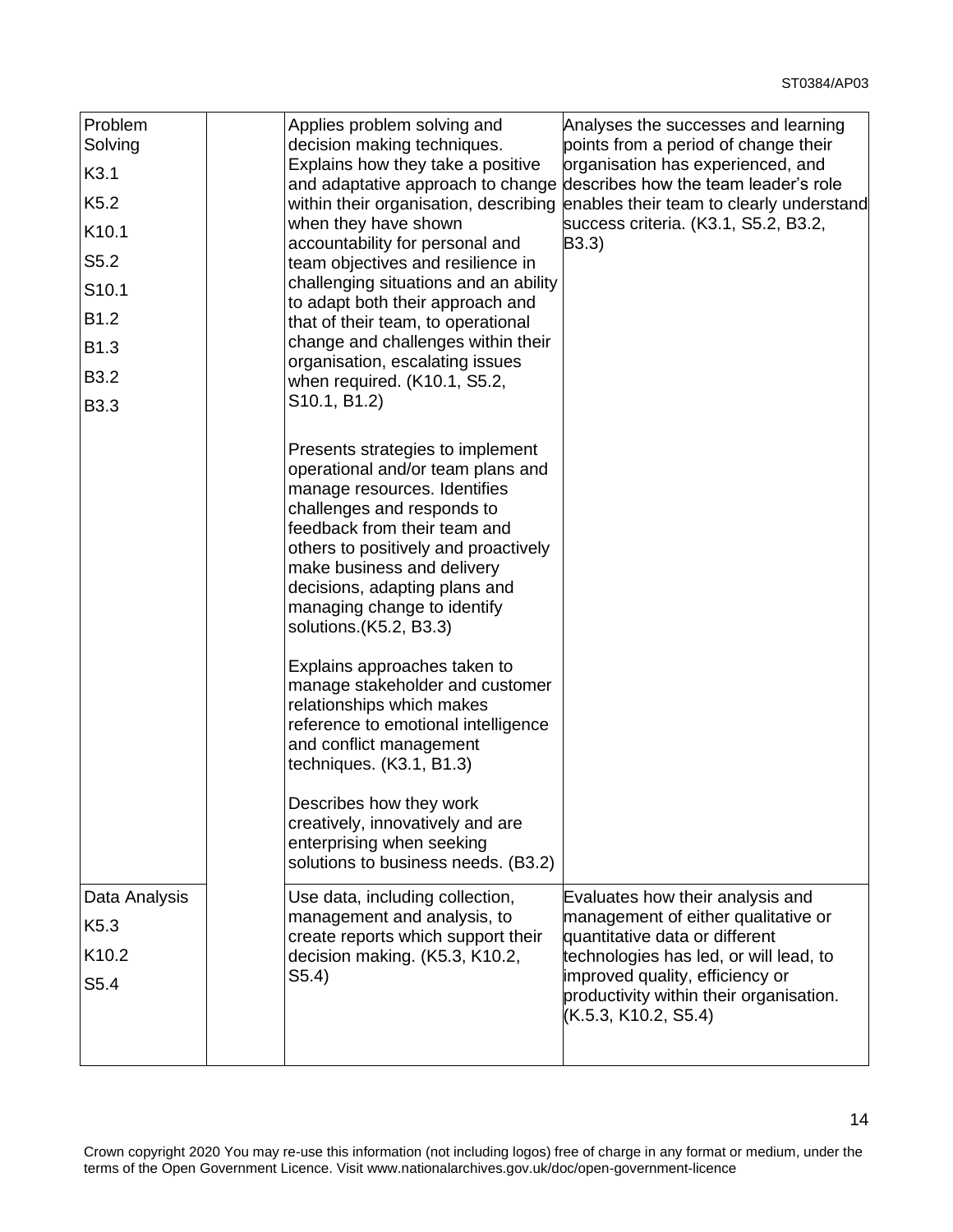### **Assessment method 2: Professional Discussion underpinned by a portfolio of evidence**

| <b>KSBs</b>                                                                               | Fail                                     | <b>Pass</b>                                                                                                                                                                                                                                                                                                                                                                                                                                                        | <b>Distinction</b>                                                                                                                                                                                                                                                                                                                                           |
|-------------------------------------------------------------------------------------------|------------------------------------------|--------------------------------------------------------------------------------------------------------------------------------------------------------------------------------------------------------------------------------------------------------------------------------------------------------------------------------------------------------------------------------------------------------------------------------------------------------------------|--------------------------------------------------------------------------------------------------------------------------------------------------------------------------------------------------------------------------------------------------------------------------------------------------------------------------------------------------------------|
| Group                                                                                     |                                          | The apprentice must meet all of<br>the pass descriptors below                                                                                                                                                                                                                                                                                                                                                                                                      | The apprentice must meet all of the<br>distinction descriptors below                                                                                                                                                                                                                                                                                         |
| Building a<br>high<br>performance<br>team<br>K2.1<br>K8.2<br>S2.1<br>S2.2<br>S3.1<br>S3.2 | Does not<br>meet the<br>pass<br>criteria | Describes how they developed a<br>high performing and motivated team<br>by setting a fair, consistent and<br>impartial example; setting,<br>monitoring and supporting<br>operational and personal objectives;<br>building trust and using their<br>understanding of team dynamics,<br>management models, emotional<br>intelligence, active listening and<br>learning styles; and leading by<br>example. (K2.1, K8.2, S2.1, S2.2,<br>B4.1)                          | Evaluates motivational practices and<br>their benefits and drawbacks (e.g.<br>recognition, reward, enrichment,<br>consultation) and deploys them in their<br>approach to team building. (K2.1, S2.1)<br>Evaluates the principles of active<br>listening and their benefits and deploys<br>them appropriately in their approach to<br>team management. (S4.2) |
| S4.2<br>B <sub>2.1</sub><br>B4.1                                                          |                                          | Describes, with examples, when<br>they have shared good practice<br>with, and provided direction and<br>constructive feedback to, their team<br>(and more widely), including how<br>they actively listened and were fair,<br>consistent and impartial in their<br>approach (S3.2, S4.2, B2.1)<br>Explains how they have built trust<br>within and across the team,<br>managed conflict and demonstrated<br>effective influencing and negotiation<br>skills. (S3.1) |                                                                                                                                                                                                                                                                                                                                                              |
| Project<br>Management<br>K6.1<br>K6.2<br>S6.1<br>S6.2                                     |                                          | Explains the project lifecycle and<br>how they have employed relevant<br>project management tools to deliver<br>a project against targets, taking<br>effective actions to monitor and<br>manage resources, risks and<br>budget. (K6.1, K6.2, S6.1)<br>Monitors performance and takes<br>appropriate and timely corrective<br>action as required to support a<br>successful project outcome. (S6.2)                                                                 | Evaluates how they have adapted known<br>project management tools and<br>approaches to suit the needs of their<br>organisation. (S6.2)                                                                                                                                                                                                                       |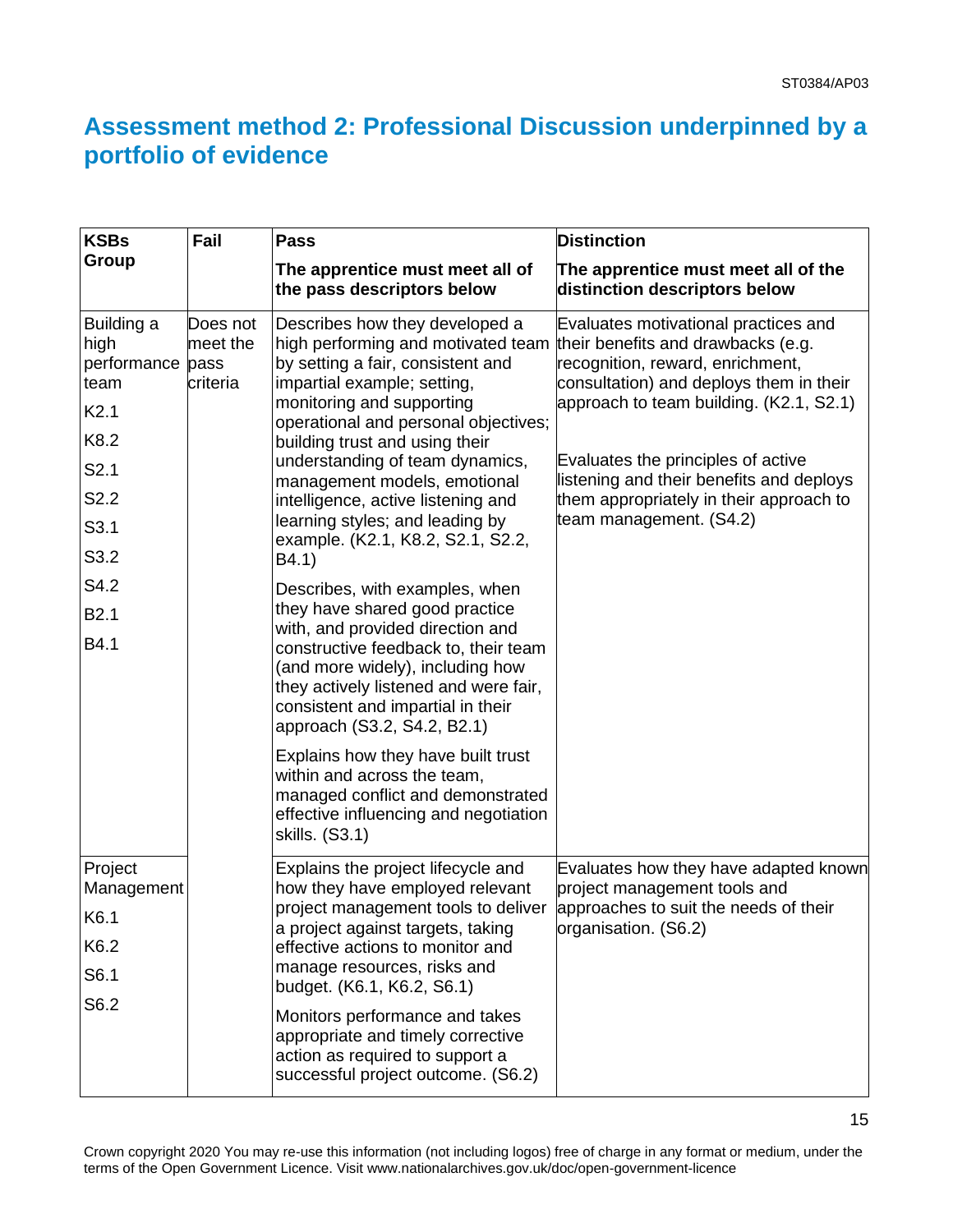| Organisation<br>Governance<br>K <sub>2.2</sub><br>K7.1<br>K7.2<br>S7.1<br>B4.3 | Explains their application of<br>organisational governance,<br>compliance and performance<br>management techniques to deliver<br>value for money, and monitor<br>budgets to ensure costs do not<br>overrun. (K2.2, K7.1, K7.2, S7.1)<br>Describes how they operate within<br>their organisation's values (B4.3)                                        | Evaluates the importance of<br>organisational governance and<br>compliance from a corporate, legal and<br>budgetary standpoint, and describes<br>how appropriate governance and HR<br>practices can positively impact their<br>team and the wider organisation. (K2.2,<br>S7.1, B4.3) |
|--------------------------------------------------------------------------------|--------------------------------------------------------------------------------------------------------------------------------------------------------------------------------------------------------------------------------------------------------------------------------------------------------------------------------------------------------|---------------------------------------------------------------------------------------------------------------------------------------------------------------------------------------------------------------------------------------------------------------------------------------|
| Managing<br>Self<br>K8.1<br>S8.1                                               | Explains what the implications of<br>unconscious bias are, and the<br>approaches they take to promote<br>inclusivity within their workplace.<br>(K8.1)                                                                                                                                                                                                 | Describes how they have used known<br>management tools and theories to<br>improve to their performance based<br>upon feedback received. (S8.1)                                                                                                                                        |
| K9.1<br>S9.1<br>B <sub>2.2</sub><br>B4.2                                       | Describes how they are open and<br>honest in their approach to planning,<br>time management and managing<br>themselves and others, and how<br>they reflect upon, seek and apply<br>feedback on their own performance<br>when creating their personal<br>development plan, and managing<br>their work and performance (K9.1,<br>S8.1, S9.1, B2.2, B4.2) |                                                                                                                                                                                                                                                                                       |

### **Overall EPA grading**

All EPA methods must be passed for the EPA to be passed overall.

To achieve a pass overall, the apprentice must achieve a pass in all assessment methods by meeting all the pass descriptors.

To achieve a distinction overall, the apprentice must achieve a distinction in all assessment methods by meeting all the distinction descriptors.

Grades from individual assessment methods should be combined in the following way to determine the grade of the EPA as a whole: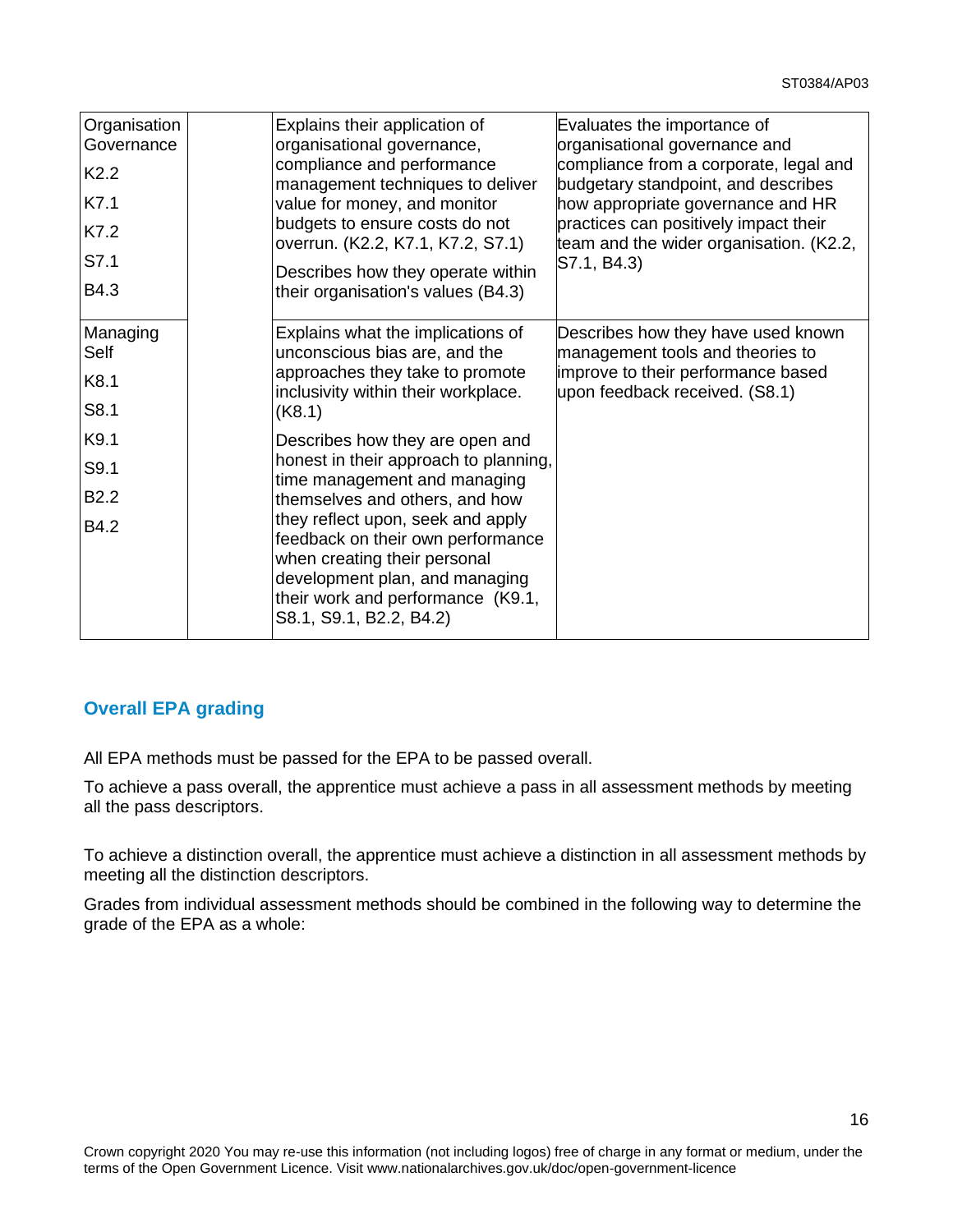| <b>Assessment method 1</b>                        | <b>Assessment method 2</b>                                                  | <b>Overall grading</b> |
|---------------------------------------------------|-----------------------------------------------------------------------------|------------------------|
| <b>Presentation with questions and</b><br>answers | <b>Professional Discussion</b><br>underpinned by a portfolio of<br>evidence |                        |
| Fail                                              | Fail                                                                        | Fail                   |
| Fail                                              | Pass                                                                        | Fail                   |
| Fail                                              | <b>Distinction</b>                                                          | Fail                   |
| Pass                                              | Fail                                                                        | Fail                   |
| Pass                                              | Pass                                                                        | Pass                   |
| Pass                                              | <b>Distinction</b>                                                          | Pass                   |
| <b>Distinction</b>                                | Fail                                                                        | Fail                   |
| <b>Distinction</b>                                | Pass                                                                        | Pass                   |
| <b>Distinction</b>                                | <b>Distinction</b>                                                          | <b>Distinction</b>     |

# <span id="page-16-0"></span>**Re-sits and re-takes**

Apprentices who fail one or more assessment methods will be offered the opportunity to take a re-sit or a re-take. A re-sit does not require further learning, whereas a re-take does.

Apprentices should have a supportive action plan to prepare for the re-sit or a re-take. The apprentice's employer will need to agree that either a re-sit or re-take is an appropriate course of action.

An apprentice who fails an assessment method, and therefore the EPA in the first instance, will be required to re-sit or re-take any failed assessment method only.

Any assessment method re-sit or re-take must be taken within 3 months of the fail notification, otherwise the entire EPA must be taken again, unless in the opinion of the EPAO exceptional circumstances apply outside the control of the apprentice or their employer.

Re-sits and re-takes are not offered to apprentices wishing to move from pass to distinction.

Where any assessment method has to be re-sat or re-taken, the apprentice will be awarded a maximum EPA grade of pass, unless the EPAO determines there are exceptional circumstances requiring a re-sit or re-take.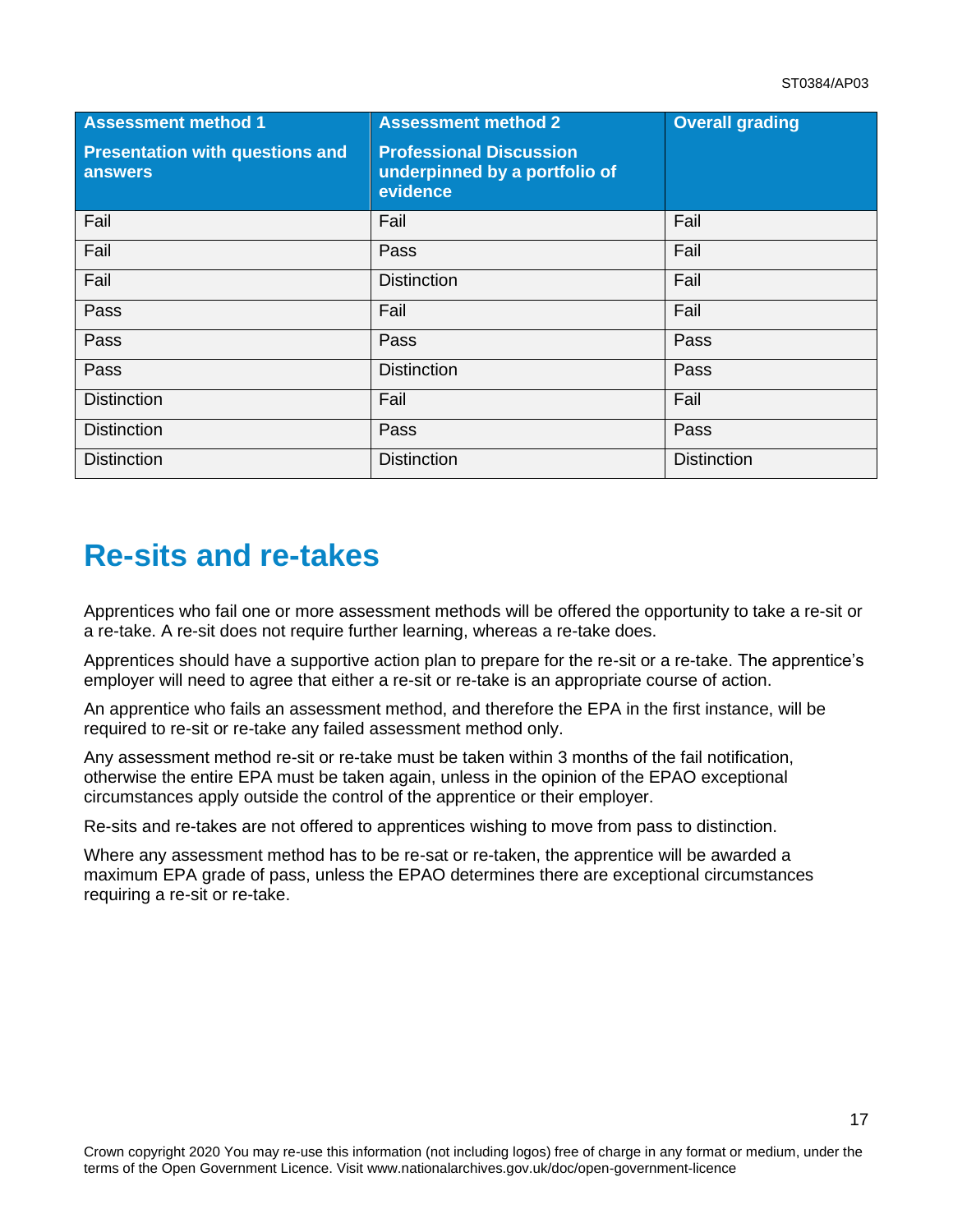# <span id="page-17-0"></span>**Roles and responsibilities**

| <b>Role</b> | <b>Responsibility</b>                                                                                                                                                                                                                                                                                                                                                                                                                                                                                                                                                                                                                                                                                                                                                                                                                                                                       |  |
|-------------|---------------------------------------------------------------------------------------------------------------------------------------------------------------------------------------------------------------------------------------------------------------------------------------------------------------------------------------------------------------------------------------------------------------------------------------------------------------------------------------------------------------------------------------------------------------------------------------------------------------------------------------------------------------------------------------------------------------------------------------------------------------------------------------------------------------------------------------------------------------------------------------------|--|
| Apprentice  | As a minimum, apprentices should:                                                                                                                                                                                                                                                                                                                                                                                                                                                                                                                                                                                                                                                                                                                                                                                                                                                           |  |
|             | participate in development opportunities to improve their<br>$\bullet$<br>knowledge skills and behaviours as outlined in the<br>occupational standard<br>undertake 20% off-the-job training as arranged by the<br>$\bullet$<br>employer and EPAO<br>meet all gateway requirements when advised by the<br>$\bullet$<br>employer<br>understand the purpose and importance of EPA and<br>$\bullet$<br>undertake EPA                                                                                                                                                                                                                                                                                                                                                                                                                                                                            |  |
| Employer    | As a minimum, employers should:                                                                                                                                                                                                                                                                                                                                                                                                                                                                                                                                                                                                                                                                                                                                                                                                                                                             |  |
|             | support the apprentice to achieve the KSBs outlined in<br>$\bullet$<br>the occupational standard to their best ability<br>determines when the apprentice is working at or above<br>$\bullet$<br>the level outlined in the occupational standard and is<br>ready for EPA<br>select the EPAO<br>confirm arrangements with EPAO for the EPA (who,<br>$\bullet$<br>when, where) in a timely manner<br>ensure apprentice is well prepared for the EPA<br>$\bullet$<br>should not be involved in the delivery of the EPA                                                                                                                                                                                                                                                                                                                                                                          |  |
| <b>EPAO</b> | As a minimum EPAOs should:<br>understand the occupational role<br>appoint administrators/invigilators and markers to<br>$\bullet$<br>administer/invigilate and mark the EPA<br>provide training and CPD to the independent assessors<br>$\bullet$<br>they employ to undertake the EPA<br>provide adequate information, advice and guidance<br>documentation to enable apprentices, employers and<br>providers to prepare for the EPA<br>deliver the end-point assessment outlined in this EPA<br>$\bullet$<br>plan in a timely manner<br>prepare and provide all required material and resources<br>required for delivery of the EPA in-line with best practices<br>use appropriate assessment recording documentation to<br>ensure a clear and auditable mechanism for providing<br>assessment decision feedback to the apprentice<br>have no direct connection with the apprentice, their |  |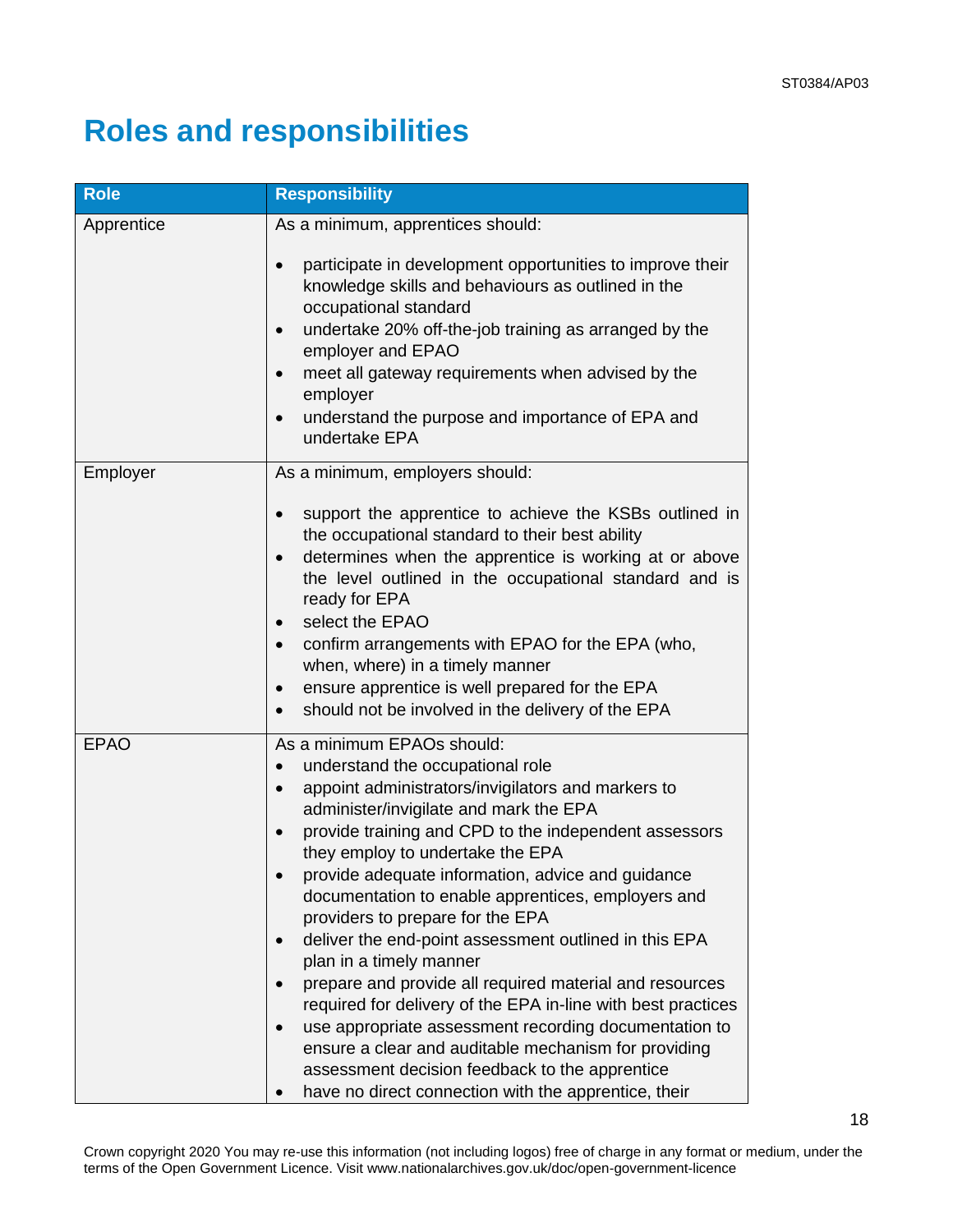19

|                      | employer or training provider i.e. there must be no<br>conflict of interest<br>maintain robust internal quality assurance (IQA)<br>$\bullet$<br>procedures and processes, and conducts these on a<br>regular basis<br>conform to the requirements of the nominated external<br>quality assurance body<br>organise standardisation events and activities in<br>$\bullet$<br>accordance with this plan's IQA section<br>organise and conduct moderation of independent<br>$\bullet$<br>assessors' marking in accordance with this end-point<br>assessment plan<br>have, and operate, an appeals process<br>arrange for certification with the relevant training provider<br>$\bullet$                                                                                                                                                                                                                    |
|----------------------|--------------------------------------------------------------------------------------------------------------------------------------------------------------------------------------------------------------------------------------------------------------------------------------------------------------------------------------------------------------------------------------------------------------------------------------------------------------------------------------------------------------------------------------------------------------------------------------------------------------------------------------------------------------------------------------------------------------------------------------------------------------------------------------------------------------------------------------------------------------------------------------------------------|
| Independent assessor | As a minimum an independent assessor should:<br>understand the occupational standard and end-point<br>$\bullet$<br>assessment plan<br>deliver the end-point assessment in-line with the EPA<br>plan<br>comply to the IQA requirements of the EPAO<br>be independent of the apprentice, their employer and<br>$\bullet$<br>training provider(s) i.e. there must be no conflict of<br>interest<br>satisfy the criteria outlined in this EPA plan<br>$\bullet$<br>hold or be working towards an independent assessor<br>$\bullet$<br>qualification e.g. A1 and have had training from their<br>EPAO in terms of good assessment practice, operating<br>the assessment tools and grading<br>have the capability to assess the apprentice at this level<br>$\bullet$<br>attend the required number of EPAOs standardisation<br>$\bullet$<br>and training events per year (as defined in the IQA<br>section) |
| Training provider    | As a minimum the training provider should:<br>work with the employer to ensure that the apprentice is<br>given the opportunities to develop the KSBs outlined in<br>the occupational standard and monitor their progress<br>during the on-programme period<br>advise the employer, upon request, on the apprentice's<br>readiness for EPA prior to the gateway<br>plays no part in the EPA itself                                                                                                                                                                                                                                                                                                                                                                                                                                                                                                      |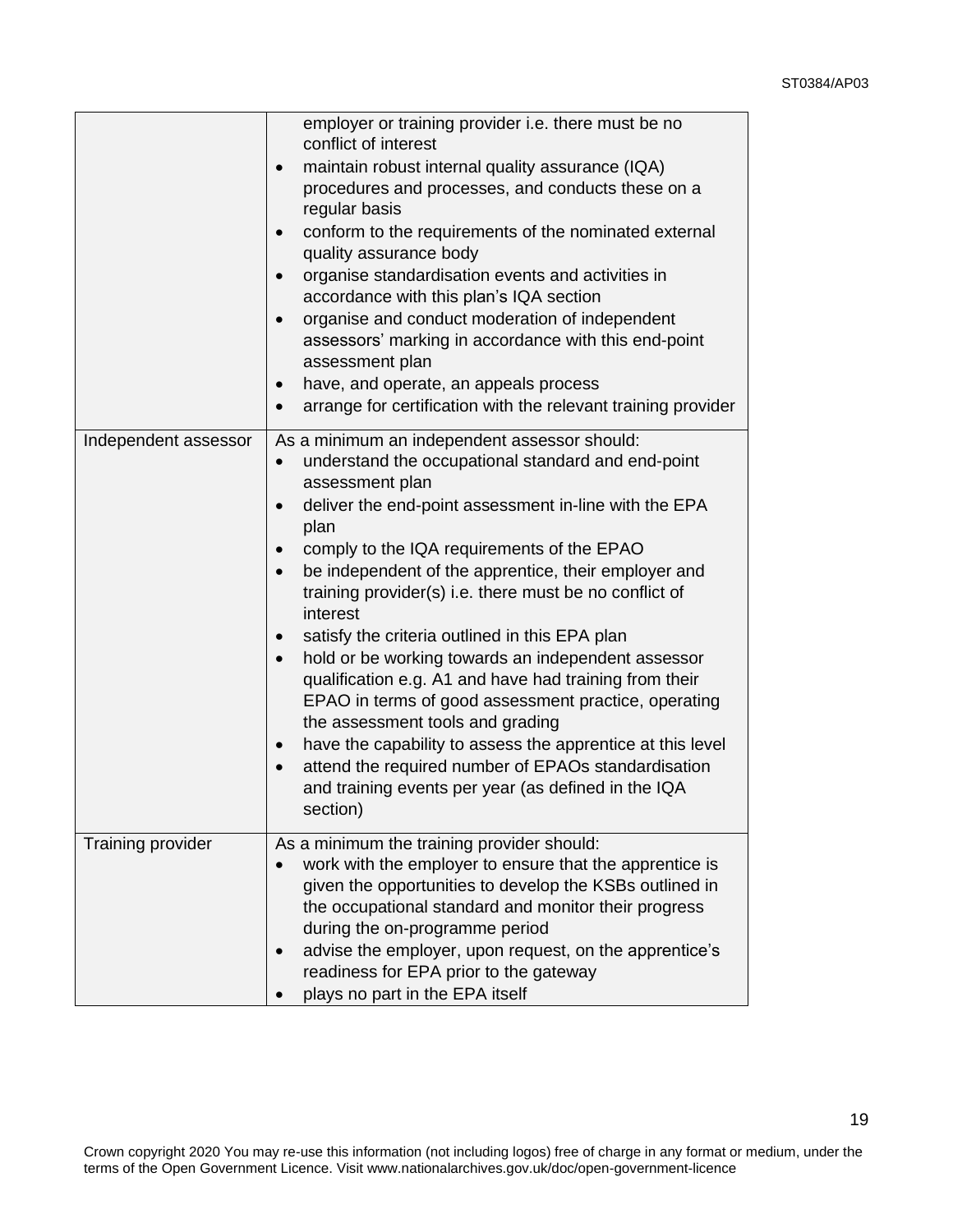# <span id="page-19-0"></span>**Internal Quality Assurance (IQA)**

Internal quality assurance refers to the requirements that EPA organisations must have in place to ensure consistent (reliable) and accurate (valid) assessment decisions. EPA organisations for this EPA must:

- appoint independent assessors who have knowledge and recent relevant experience of the occupation/sector at Level 3 or above gained within the last five years or significant experience of the occupation/sector, which must be maintained through ongoing CPD
- appoint independent assessors who are competent to deliver the end-point assessment
- provide training for independent assessors in terms of good assessment practice, operating the assessment tools and grading
- have robust quality assurance systems and procedures that support fair, reliable and consistent assessment across the organisation and over time
- operate induction training and standardisation events for independent assessors when they begin working for the EPAO on this standard and before they deliver an updated assessment method for the first time
- ensure independent assessors participate in standardisation events on an ongoing basis and at least once per year.

## <span id="page-19-1"></span>**Affordability**

Affordability of the EPA will be aided by using at least some of the following practice:

using an employer's premises using video conferencing

# <span id="page-19-2"></span>**Professional body recognition**

On completion, apprentices may choose to register as Associate members with the Chartered Management Institute and/or the Institute of Leadership and Management, to support their professional career development and progression.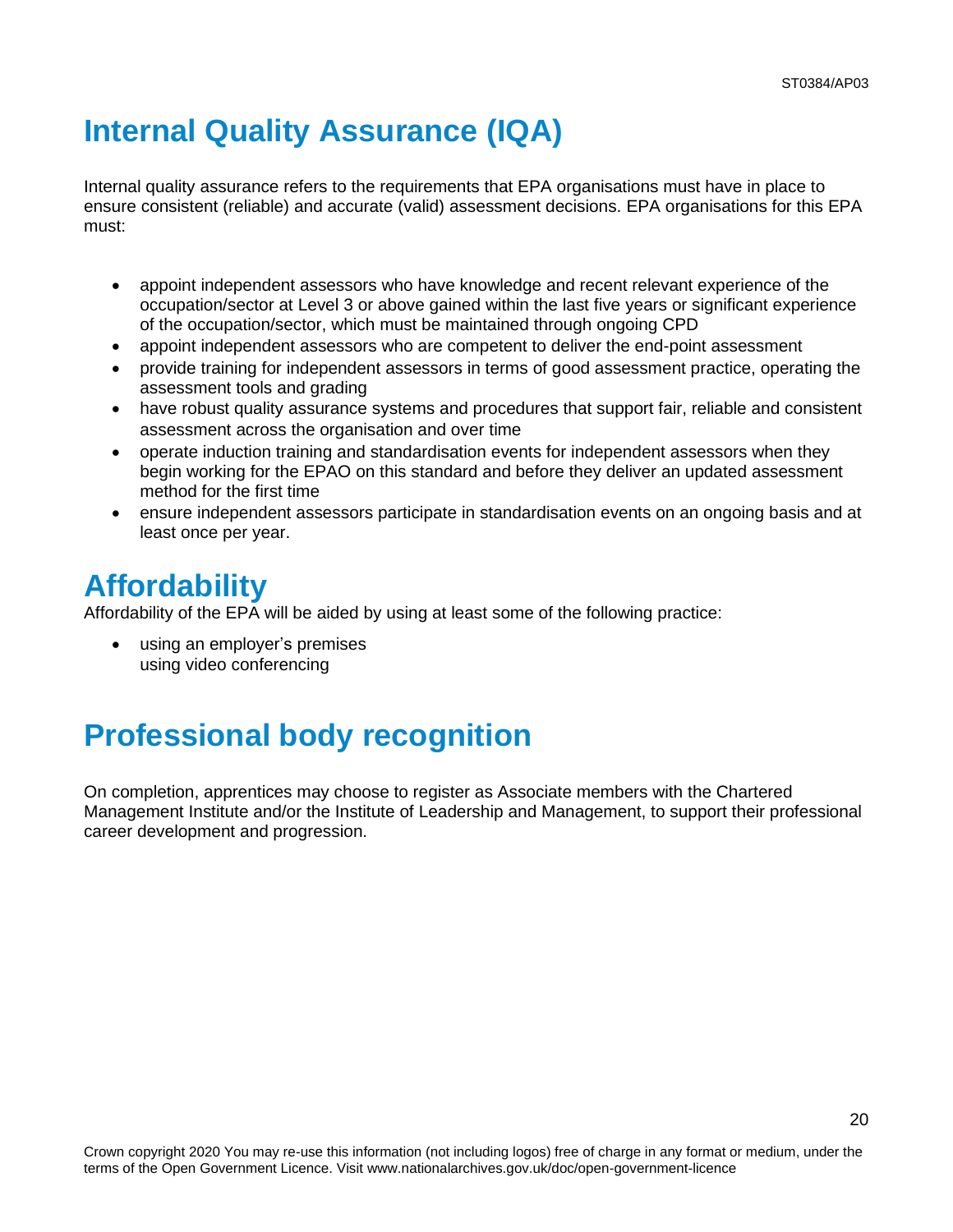# <span id="page-20-0"></span>**Mapping of knowledge, skills and behaviours (KSBs)**

### **Assessment method 1: Presentation with questions and answers**

### **Knowledge**

**K1** Leading People:

K1.1 Understand different leadership styles and the benefits of coaching to support people and improve performance.

K1.2 Understand organisational cultures, equality, diversity and inclusion.

**K3** Building Relationships:

K3.1 Understand approaches to customer and stakeholder relationship management, including emotional intelligence and managing conflict.

K3.2 Know how to facilitate cross team working to support delivery of organisational objectives.

### **K4** Communication:

K4.1 Understand different forms of communication and their application.

K4.2 Know how to chair meetings, hold challenging conversations, provide constructive feedback and understand how to raise concerns.

**K5** Operational Management:

K5.1 Understand how organisational strategy is developed.

K5.2 Know how to implement operational/team plans and manage resources and approaches to managing change within the team.

K5.3 Understand data management, and the use of different technologies in business.

**K10** Decision Making:

K10.1 Understand problem solving and decision making techniques.

K10.2 Understand how to analyse data to support decision making.

### **Skills**

### **S1 Leading People**

S1.1 Able to communicate organisation strategy and team purpose, and adapt style to suit the audience.

S1.2 Support the development of the team and people through coaching, role modelling values and behaviours, and managing change effectively.

### **S3 Building Relationships**

S3.3 Building relationships with customers and managing these effectively.

### **S4 Communication:**

S4.1 Able to communicate effectively (verbal, written, digital), chair meetings and present to team

Crown copyright 2020 You may re-use this information (not including logos) free of charge in any format or medium, under the terms of the Open Government Licence. Visit www.nationalarchives.gov.uk/doc/open-government-licence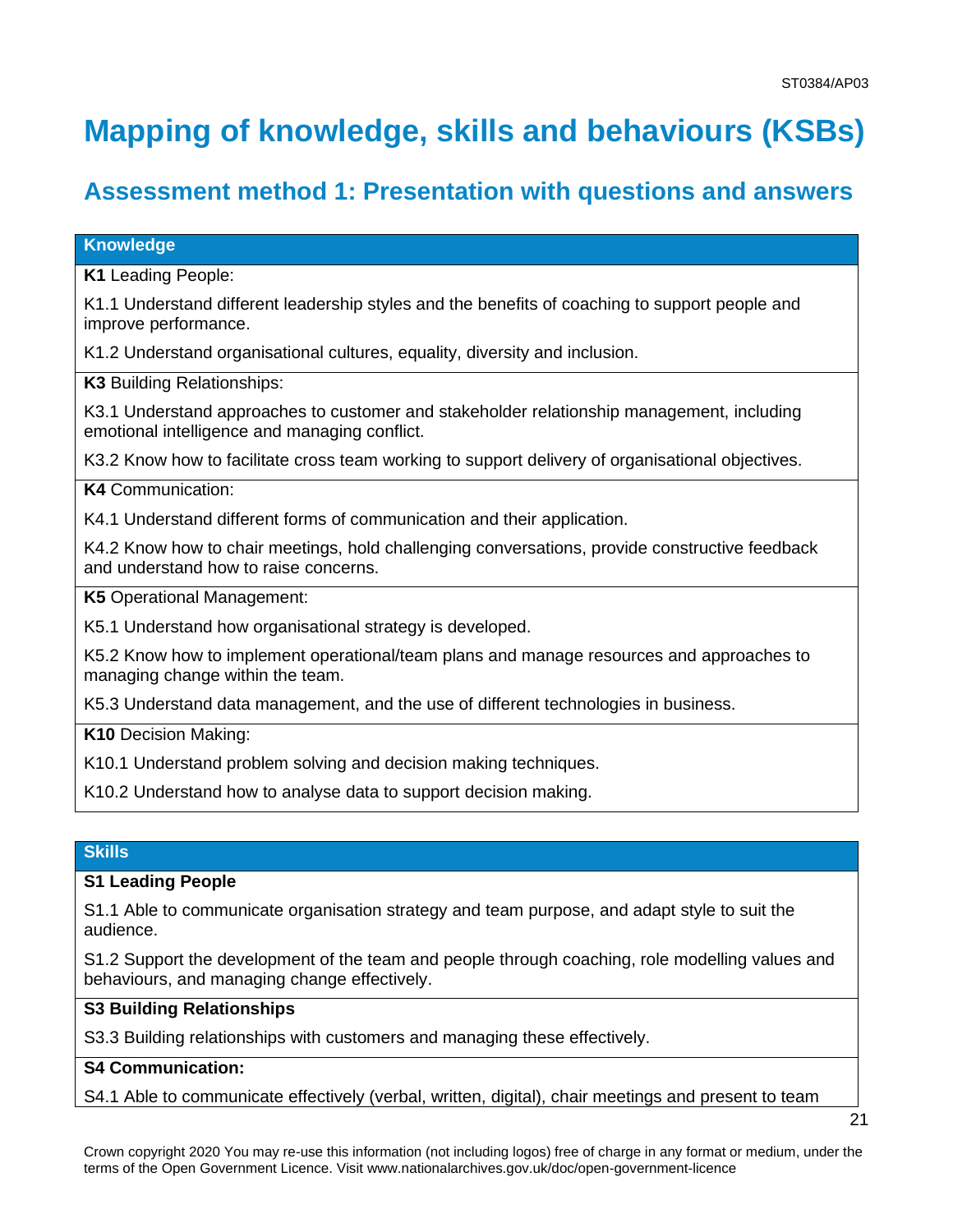### and management.

### **S5 Operational Management:**

S5.1 Able to communicate organisational strategy and deliver against operational plans, translating goals into deliverable actions for the team, and monitoring outcomes.

S5.2 Able to adapt to change, identifying challenges and solutions.

S5.3 Ability to organise, prioritise and allocate work, and effectively use resources.

S5.4 Able to collate and analyse data and create reports.

### **S10 Decision Making**

S10.1 Use of effective problem solving techniques to make decisions relating to delivery using information from the team and others, and able to escalate issues when required.

#### **Behaviours**

### **B1 Takes responsibility:**

B1.1 Drive to achieve in all aspects of work.

B1.2 Demonstrates resilience and accountability.

B1.3 Determination when managing difficult situations.

### **B3 Agile:**

B3.1 Flexible to the needs of the organisation.

B.3.2 Is creative, innovative and enterprising when seeking solutions to business needs.

B3.3 Positive and adaptable, responds well to feedback and need for change.

### **Assessment method 2: Professional discussion underpinned by a portfolio of evidence**

### **Knowledge**

#### **K2 Managing People:**

K2.1 Understand people and team management models, including team dynamics and motivation techniques.

K2.2 Understand HR systems and legal requirements, and performance management techniques including setting goals and objectives, conducting appraisals, reviewing performance, absence management, providing constructive feedback, and recognising achievement and good behaviour.

### **K6 Project Management:**

K6.1 Understand the project life cycle and roles.

K6.2 Know how to deliver a project including: managing resources, identifying risks and issues, using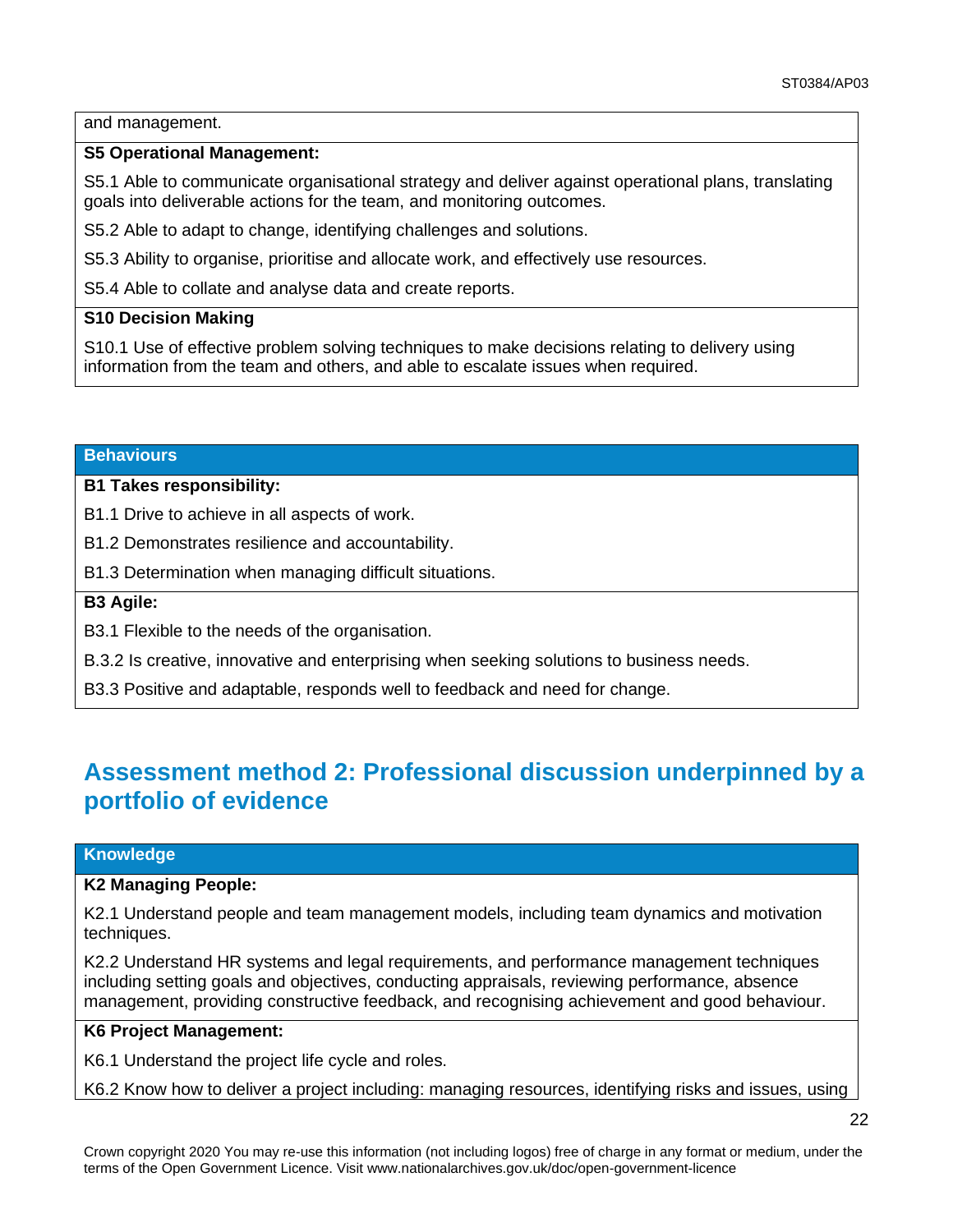relevant project management tools.

**K7 Finance:** 

K7.1 Understand organisational governance and compliance, and how to deliver Value for Money.

K7.2 Know how to monitor budgets to ensure efficiencies and that costs do not overrun.

**K8** Awareness of Self:

K8.1 Know how to be self-aware and understand unconscious bias and inclusivity.

K8.2 Understand learning styles, feedback mechanisms and how to use emotional intelligence.

**K9** Management of Self:

K9.1 Understand time management techniques and tools, and how to prioritise activities and approaches to planning.

### **Skills**

**S2** Managing People:

S2.1 Able to build a high-performing team by supporting and developing individuals, and motivating them to achieve.

S2.2 Able to set operational and personal goals and objectives and monitor progress, providing clear guidance and feedback.

**S3** Building Relationships:

S3.1 Building trust with and across the team, using effective negotiation and influencing skills, and managing any conflicts.

S3.2 Able to input to discussions and provide feedback (to team and more widely), and identify and share good practice across teams.

**S4** Communication:

S4.2 Use of active listening and provision of constructive feedback.

**S6** Project Management:

S6.1 Able to organise, manage resources and risk, and monitor progress to deliver against the project plan.

S6.2 Ability to use relevant project management tools and take corrective action to ensure successful project delivery.

**S7** Finance:

S7.1 Applying organisational governance and compliance requirements to ensure effective budget controls.

**S8** Self-Awareness:

S8.1 Able to reflect on own performance, seek feedback, understand why things happen, and make timely changes by applying learning from feedback received.

**S9** Management of Self:

S9.1 Able to create an effective personal development plan, and use time management techniques